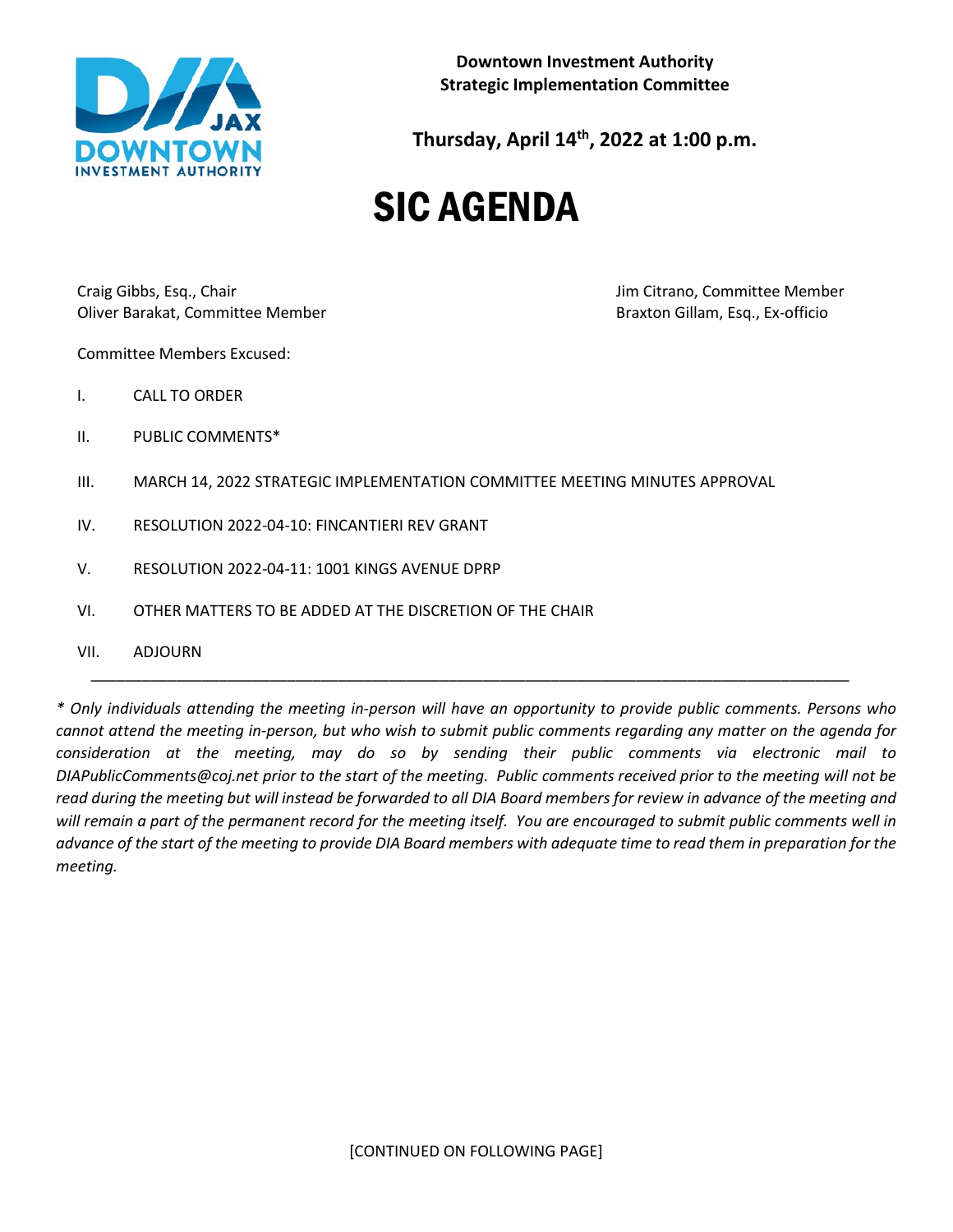

# **Thursday, April 14th, 2022 at 1:00 p.m.**

#### **MEETING LOCATION**

**Physical Location**

Downtown Jacksonville Public Library-Main Library 303 North Laura Street Multipurpose Room (located in the Conference Center) Jacksonville, Florida 32202

Visitors are encouraged not to enter City owned public buildings if they have: symptoms of COVID-19, a fever of 100.4 degrees Fahrenheit or higher, are currently undergoing evaluation for COVID-19 infection, a diagnosis of COVID-19 in the prior 10 days, or have had close contact with someone infected with COVID-19 during the prior 14 days. Any member of the public entering City owned public building may choose to wear a mask inside the building.

#### **Virtual Location**

Interested persons desiring to attend this meeting virtually can do so via Zoom (including by computer or telephone) using the following meeting access information:

**Join Zoom Meeting** <https://us02web.zoom.us/j/82644809997?pwd=VGQ2d29qVHFoUEwrOGFlT2YxcEsyZz09>

**Meeting ID: 826 4480 9997 Passcode: 487848**

**One tap mobile** +1 (312) 626-6799 (Chicago) +1 (646) 558-8656 (New York)

Find your local number[: https://zoom.us/u/acSPRiVnGd](https://zoom.us/u/acSPRiVnGd)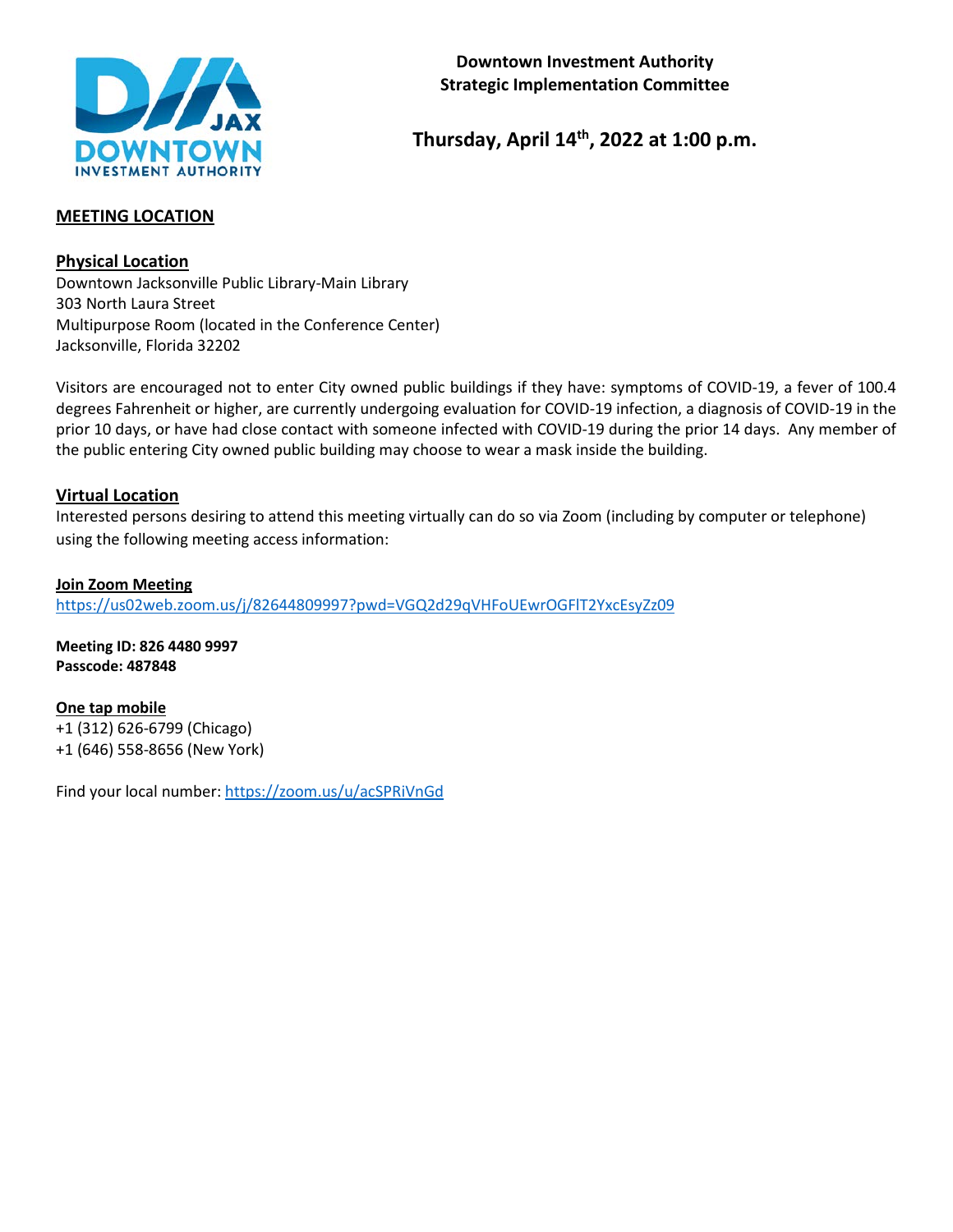# **TAB III**

# **MARCH 14, 2022 STRATEGIC IMPLEMENTATION COMMITTEE MEETING MINUTES APPROVAL**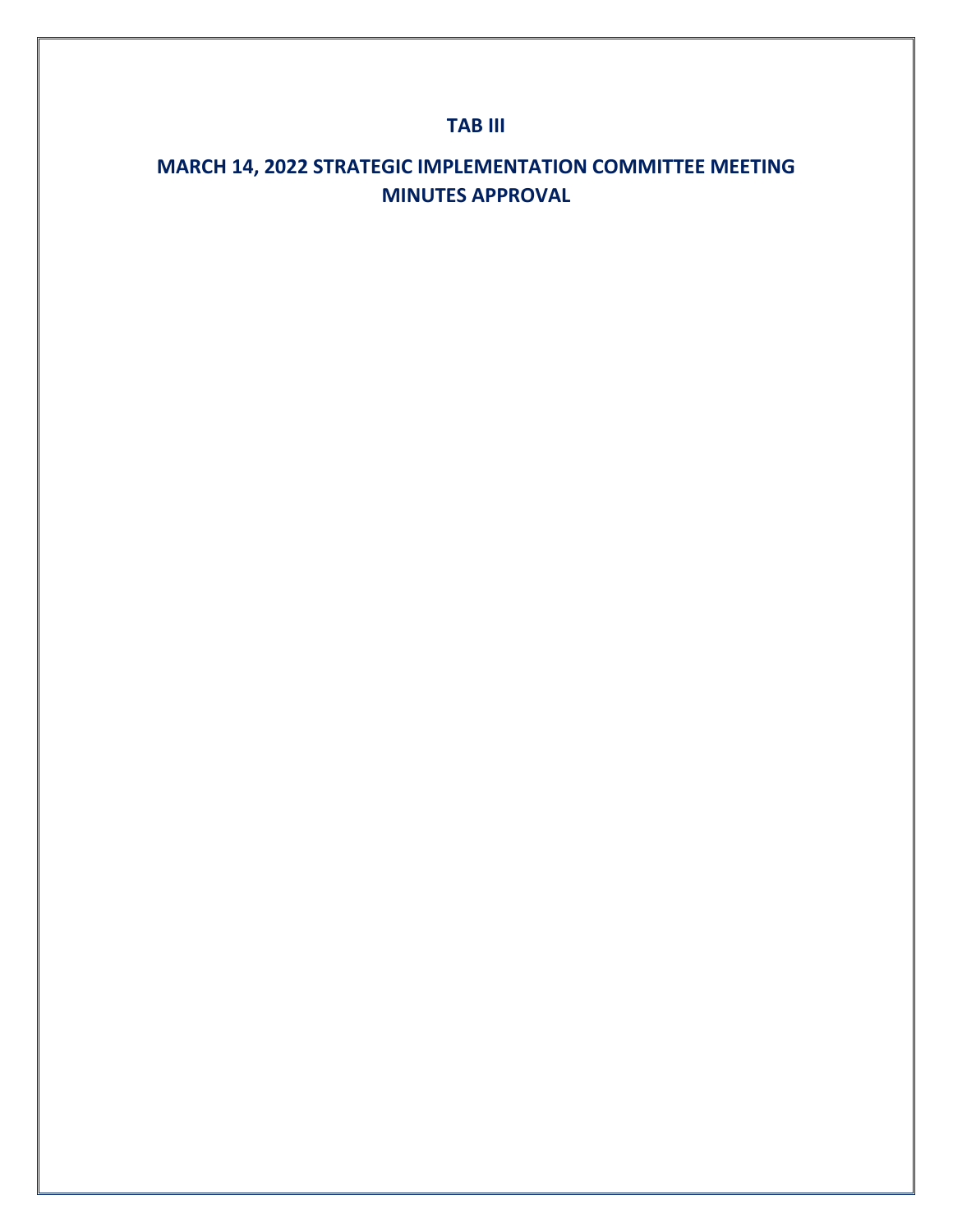

# **Strategic Implementation Committee Hybrid Meeting**  *Draft – MEETING MINUTES*

# **Strategic Implementation Committee Members (CM) in Attendance:**

Jim Citrano, Committee Member

Craig Gibbs, Esq., Acting Chair Oliver Barakat, Committee Member

**Committee Members Excused:** Bill Adams, Esq.

**DIA Staff Present:** Lori Boyer, Chief Executive Officer; Steve Kelley, Director of Downtown Real Estate and Development; Xzavier Chisholm, Administrative Assistant; Antonio Posey, Project Manager; Lori Radcliffe-Meyers, Downtown Development Coordinator (via Zoom); and Ina Mezini, Communication and Marketing Specialist (via Zoom).

**Office of General Counsel:** John Sawyer, Esq.

**Council Members Present:** Michael Boylan and JuCoby Pittman

# **I. CALL TO ORDER**

The Strategic Implementation Committee meeting of March 14, 2022 was called to order at 1:00 p.m. by Chairman Gibbs.

# **II. PUBLIC COMMENTS**

Chairman Gibbs called for public comment.

*The following persons made in-person public comments, made public comments virtually through Zoom, or provided comments that were read into the record by DIA Staff. Note: the subject matter of the comment(s) indicated to the right of each person:*

Carnell Oliver Urged the Board and CEO Boyer to advocate for the repeal of the Faircloth Amendment to help increase affordable housing

# **III. FEBRUARY 14, 2022 STRATEGIC IMPLEMENTATION COMMITTEE MEETING APPROVAL OF THE MINUTES**

Chairman Gibbs called for corrections or other edits by his fellow committee members.

**Motion**: CM Barakat moved to approve the minutes as presented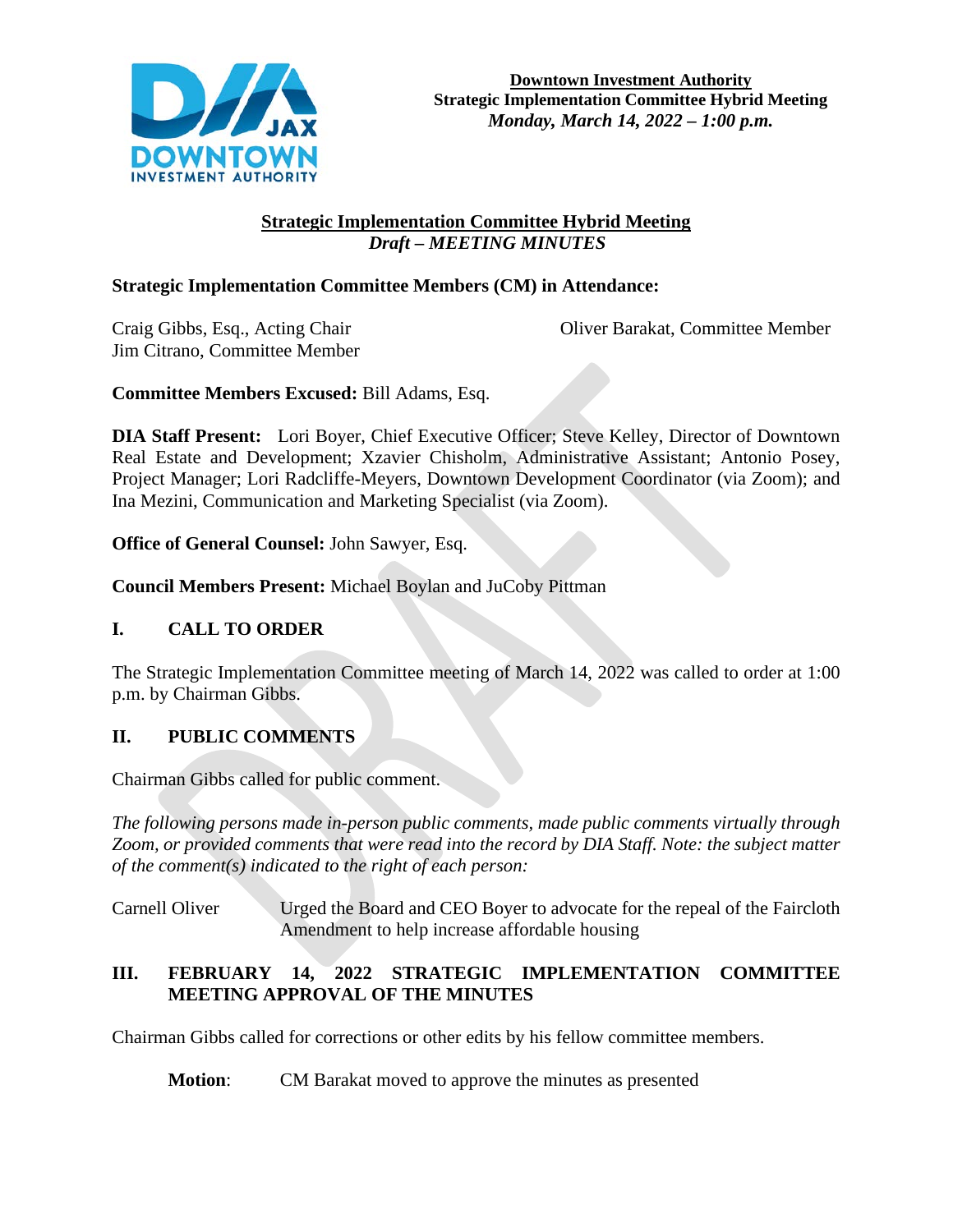Downtown Investment Authority Strategic Implementation Committee Meeting, March 14, 2022 Page 2 of 6

#### **Seconded:** CM Citrano seconded the motion

CM Citrano provided an amendment to the minutes, stating that he would like paragraph 4 on page 6 to clarify that it is his opinion that CEO Boyer should be given authority to authorize DIA contributions in the amount of \$2,500 without requiring Board approval, and that it was not a statement of fact.

**Vote: Aye: 3 Nay: 0 Abstain: 0** 

**THE MOTION PASSED UNANIMOUSLY 3-0-0**

#### **IV. RESOLUTION 2022-03-03: DIA STAFFING**

**A RESOLUTION OF THE DOWNTOWN INVESTMENT AUTHORITY ("DIA") URGING THE MAYOR AND CITY COUNCIL TO SUPPORT AN INCREASE IN STAFFING OF THE DOWNTOWN INVESTMENT AUTHORITY WITH THE ADDITION OF AT LEAST \_\_\_ ADDITONAL POSITIONS; AUTHORIZING ITS CHIEF EXECUTIVE OFFICER ("CEO") TO PURSUE LEGISLATION AND/OR SUBMIT BUDGET REQUESTS NECESSARY TO EFFECTUATE THIS DIRECTION; RECOGNIZING THE URGENCY OF THE REAL ESTATE MARKET CYCLE AND THE CURRENT OPPORTUNITIES FOR REDEVELOPEMENT THAT CANNOT BE ADEQUATELY ADDRESSED BY CURRENT STAFF DESPITE THEIR COMMITMENT OF TIME WELL BEYOND JOB REQUIREMENTS; AUTHORIZING THE CEO TO TAKE ALL NECESSARY ACTION TO EFFECTUATE THE PURPOSE OF THIS RESOLUTION; PROVIDING FOR AN EFFECTIVE DATE.**

CEO Boyer introduced the resolution, which came about at the request of the Board, stating that it would provide the DIA with permission to move forward with legislation that would add additional staff to the DIA with the purpose of increasing organizational bandwidth to keep pace with market demands and to effectively implement programs and manage project workloads. She spoke to an organizational chart provided to Board Members that describes the various positions the DIA has prioritized. Due to the MPS legislation that City Council recently approved, the DIA will see an annual cost savings of at least \$2M and is therefore able to completely fund the additional positions and have additional funding leftover.

- **Motion**: CM Citrano moved to approve Resolution 2022-03-03
- **Seconded:** CM Barakat seconded the motion

Chairman Gibbs called for comments from the committee.

Referring to property dispositions and real estate, CM Barakat asked CEO Boyer if she believes the position(s) will be permanent or if they are designed to evolve into something else as properties are disposed. CEO Boyer responded that initially it was her belief that the position would not be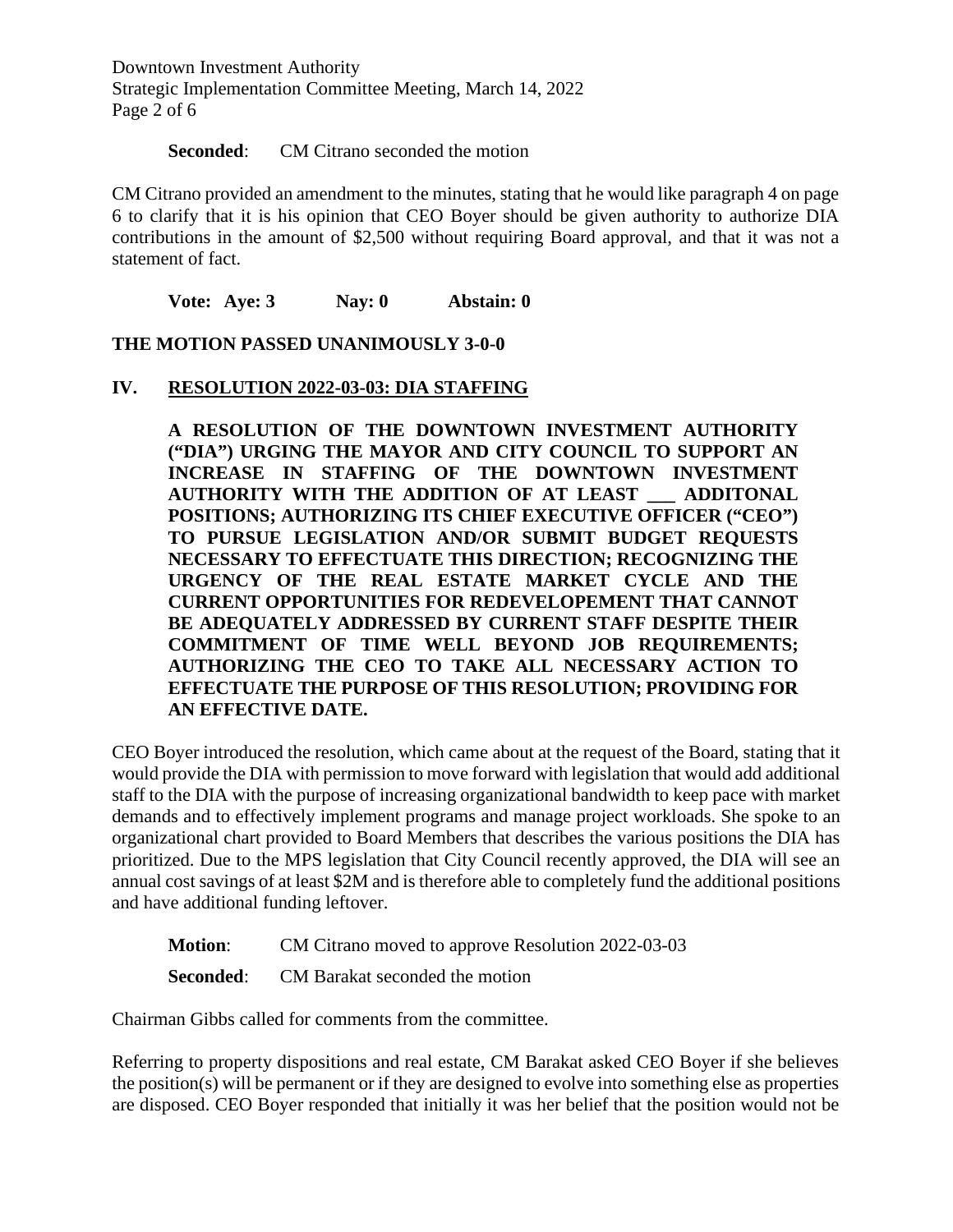Downtown Investment Authority Strategic Implementation Committee Meeting, March 14, 2022 Page 3 of 6

ongoing, and that as the DIA worked its way through the inventory of real estate assets, they would get to the end and be done; however, the reality has been that State law requires any property that becomes available to go through a disposition process, therefore the need for dispositions may be ongoing. She added that the position may be able to assume contract manager responsibilities or combine job functions with another position.

CM Barakat expressed that the DIA is behind in its maintenance and upkeep of downtown infrastructure (e.g., hardscape, tree maintenance, etc.) and stressed the importance of ensuring that capital projects and maintenance are receiving due diligence, regardless of whether it is Public Works or the DIA.

CM Barakat suggested clarifying the language in Section 5 to indicate that the \$500,000 is "per year" or "annualized budgetary capacity."

CM Citrano expressed that timing is crucial and reminded the committee that it will take up to a year to fill all of the recommended positions. Also noting that, the DIA has the budgetary capacity to move forward with this.

CM Citrano asked if the \$500,000 is based on seven positions. CEO Boyer responded that it is, and stated that she arrived at the estimate through her research of HR position grades that would be assigned to the various positions. She added that the amount would be less than \$500,000 if the number of positions were reduced. CM Citrano noted that he is in support, and wants to ensure the \$500,000 is sufficient.

CM Citrano asked if the positions are permanent. CEO Boyer responded that they are full-time permanent positions, however, all DIA staff are appointed positions, as opposed to civil service. She then confirmed that the \$500,000 is for year one, and that the amount can change year-to-year as part of the annual budget approval process depending on the economic environment.

CEO Boyer stated that due to Public Works recently hiring a staff member with a focus on Downtown infrastructure maintenance and improvement, she recommends not more than six positions at this time.

**CM Citrano stated that based on CEO Boyer's recommendation, his motion stands to approve up to 6 additional staff. CM Barakat seconded.**

**Vote: Aye: 3 Nay: 0 Abstain: 0** 

# **THE MOTION PASSED UNANIMOUSLY 3-0-0**

#### **V. RESOLUTION 2022-03-04: MAYO CLINIC PARKING AGREEMENT**

**A RESOLUTION OF THE DOWNTOWN INVESTMENT AUTHORITY ("DIA") RECOMMENDING CITY COUNCIL APPROVAL OF A PARKING AGREEMENT BETWEEN THE DIA AND MAYO CLINIC JACKSONVILLE**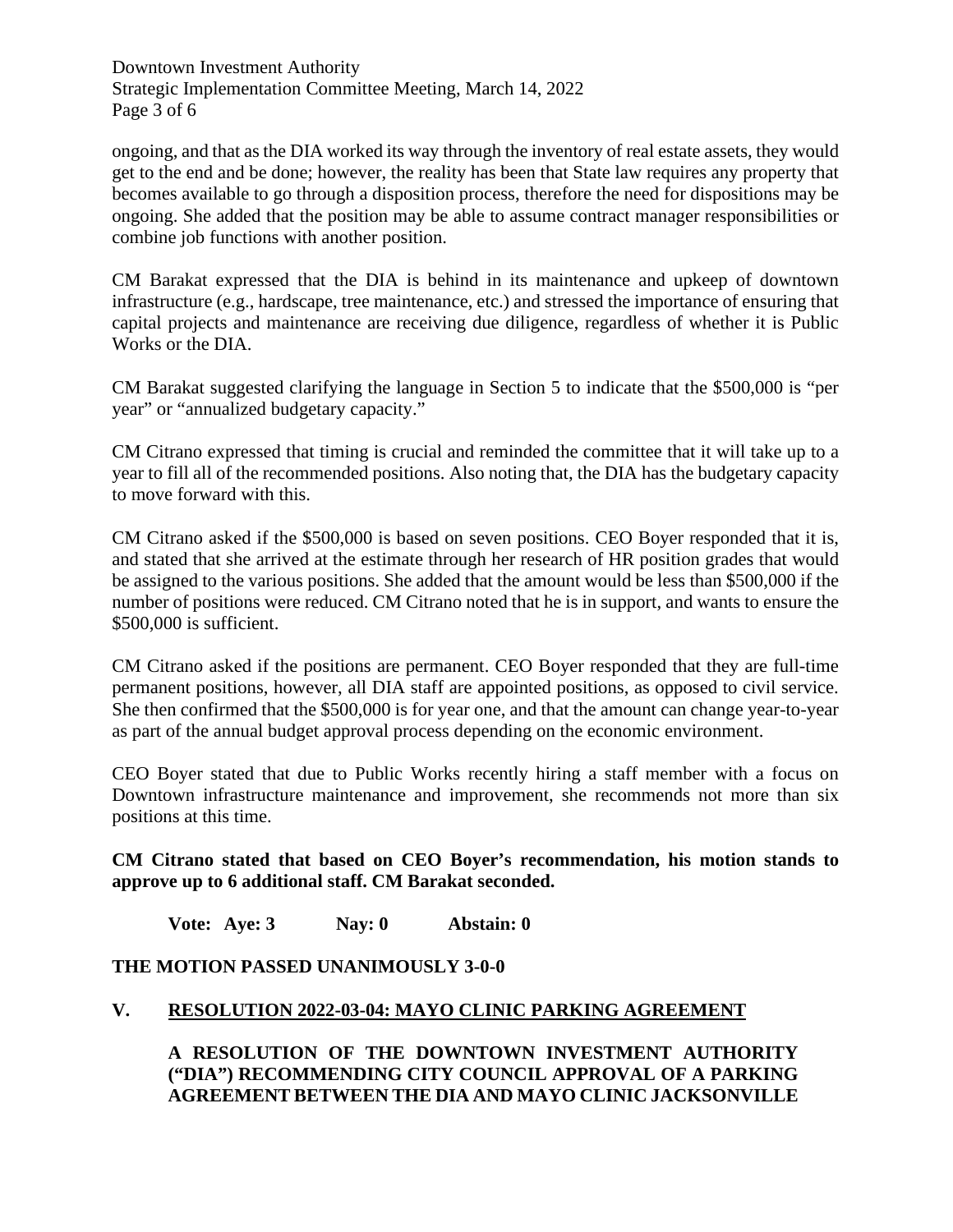Downtown Investment Authority Strategic Implementation Committee Meeting, March 14, 2022 Page 4 of 6

#### **(MAYO) FOR MONTHLY AND HOURLY PARKING AT THE ED BALL GARAGE; PROVIDING AN EFFECTIVE DATE.**

CEO Boyer introduced the resolution, stating that it seeks approval of a parking agreement between the DIA and Mayo Clinic of Jacksonville for monthly and hourly parking at the Ed Ball garage at the established published rates.

**Motion**: CM Citrano moved to approve Resolution 2022-03-04

**Seconded:** CM Barakat seconded the motion

CEO Boyer confirmed that the City will be approve the lease itself through the real estate division. The DIA would be approving the parking spots.

Responding to a question from CM Barakat, CEO Boyer stated that the use of the space will be a clinic.

**Vote: Aye: 3 Nay: 0 Abstain: 0** 

#### **THE MOTION PASSED UNANIMOUSLY 3-0-0**

#### **VI. RESOLUTION 2022-03-05: FURCHGOTT'S BUILDING DPRP**

**A RESOLUTION OF THE DOWNTOWN INVESTMENT AUTHORITY ("DIA") A RESOLUTION OF THE DOWNTOWN INVESTMENT AUTHORITY ("DIA") RECOMMENDING THAT CITY COUNCIL APPROVE A DOWNTOWN PRESERVATION AND REVITALIZATION PROGRAM FORGIVABLE LOAN PACKAGE FOR REHABILITION OF THE BUILDING LOCATED AT 128 W ADAMS ST (THE "PROPERTY") PURSUANT TO A REDEVELOPMENT AGREEMENT WITH LOTUS COMMERCIAL USA, LLC OR ASSIGNS ("OWNER" OR "DEVELOPER"); FINDING THAT THE PLAN OF DEVELOPMENT IS CONSISTENT WITH THE DIA'S BUSINESS INVESTMENT AND DEVELOPMENT PLAN ("BID PLAN") AND THE DOWNTOWN NORTHBANK COMMUNITY REDEVELOPMENT AREA PLAN ("CRA PLAN"); AUTHORIZING THE CHIEF EXECUTIVE OFFICER TO EXECUTE THE CONTRACTS AND DOCUMENTS AND OTHERWISE TAKE ALL NECESSARY ACTION IN CONNECTION THEREWITH TO EFFECTUATE THE PURPOSES OF THIS RESOLUTION; PROVIDING AN EFFECTIVE DATE.**

Mr. Kelley introduced the resolution, stating that the developer seeks a Downtown Preservation and Revitalization Program (DPRP) Forgivable Loan package to redevelop the property located at 128 W Adams Street into 34,600 sq ft of leasable space for mixed-use purposes including multifamily units, ground level retail, and amenities for residents.

**Motion**: CM Barakat moved to approve Resolution 2022-03-05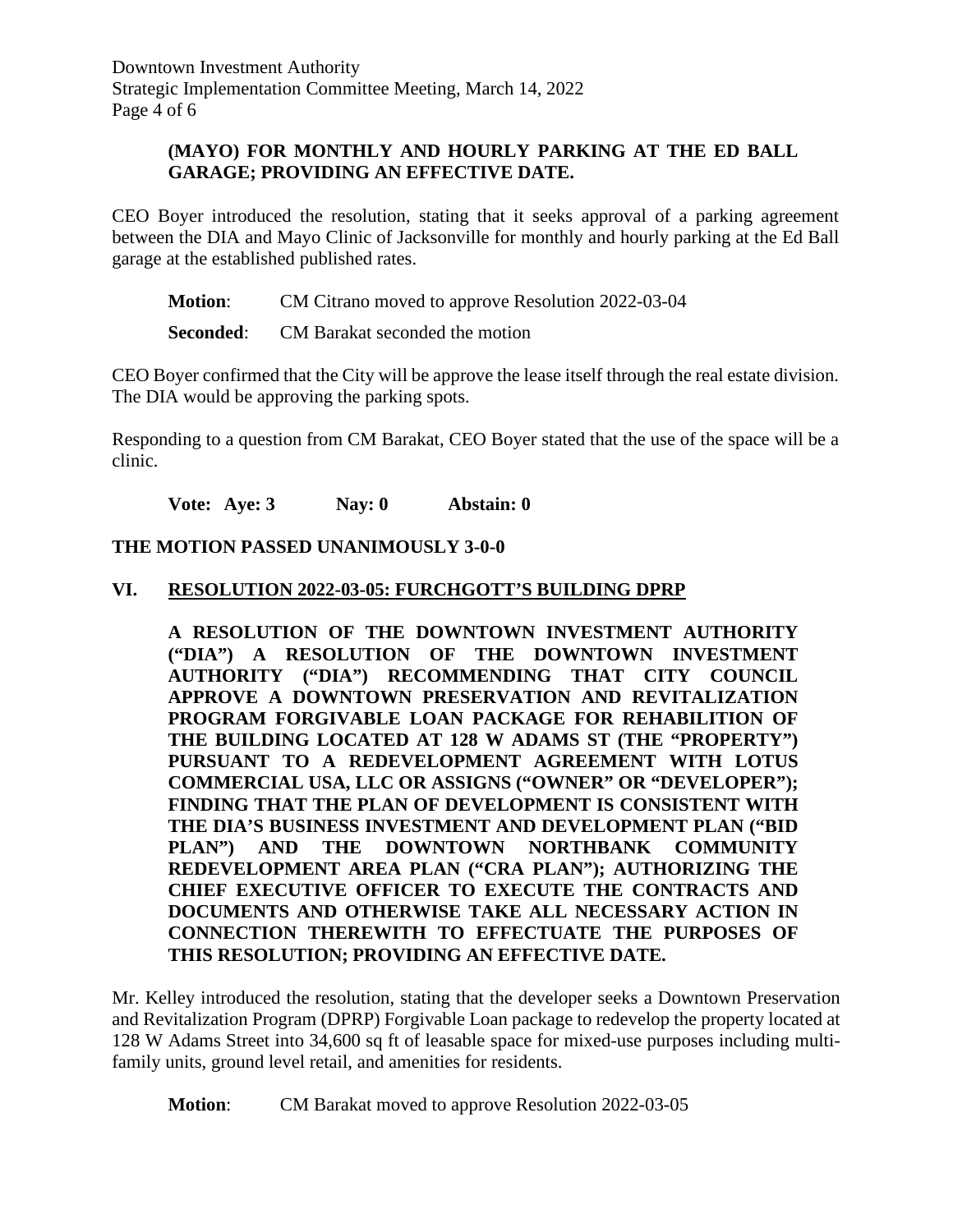Downtown Investment Authority Strategic Implementation Committee Meeting, March 14, 2022 Page 5 of 6

#### **Seconded:** CM Citrano seconded the motion

CM Barakat asked staff to double check the retail square footage, noting that if it is more, it will give them more credit, and that more retail space along this corridor is a positive.

Mr. Kelley confirmed that the Board will take up this resolution at their regular meeting on Wednesday, March 16.

Mr. Kelley clarified for CM Barakat that the third bullet point on page 6 should say "the first year of operations."

CM Barakat noted that some of the apartment units are a little smaller than what is typically seen downtown.

CM Barakat commented that the multi-family project is much desired in the core and expressed his support for the project, adding that it is the type of project that the DIA should highly incentivize.

CM Citrano expressed his support for the project and asked when the project expects to commence. Mr. Kelley described the legislative process as it pertains to the performance schedule which will be two months at minimum and stated that the performance schedule allows 30 days following the Bill Effective Date for the Redevelopment Agreement to be executed. At that point the developer will have six months to commence construction.

CM Citrano asked what the plan for parking is. Mr. Kelley responded that there is no designated parking, and each resident will find their own parking. Soo Gilvarry, of Lotus Commercial USA, LLC, stated they anticipate reaching a parking agreement with a nearby garage such as the BB&T building garage or the Ed Ball building garage by the time the project is complete.

**Vote: Aye: 3 Nay: 0 Abstain: 0** 

# **THE MOTION PASSED UNANIMOUSLY 3-0-0**

# **VII. OTHER MATTERS TO BE ADDED AT THE DISCRETION OF THE CHAIR**

#### **RESOLUTION 2022-03-08: NB TID BUDGET AMENDMENT**

**A RESOLUTION OF THE DOWNTOWN INVESTMENT AUTHORITY ACTING AS THE COMMUNITY REDEVELOPMENT AGENCY BOARD OF THE COMBINED NORTHSIDE EAST AND NORTHWEST CRA'S RECOMMENDING THE APPROPRIATION OF THE PROCEEDS RECEIVED FROM THE SALE OF THE FORSYTH AND MAIN LOT TO THE TWO WAY STREET CONVERSION OF FORSYTH AND ADAMS PROJECT AS CONTEMPLATED BY THE BOARD IN 2020; ADOPTING AN FY 21-22 AMENDED TAX INCREMENT DISTRICT ("TID") BUDGET AS DETAILED IN EXHIBIT 'A' ATTACHED HERETO FOR THE COMBINED NORTHSIDE EAST AND NORTHWEST CRA'S PURSUANT TO SEC.**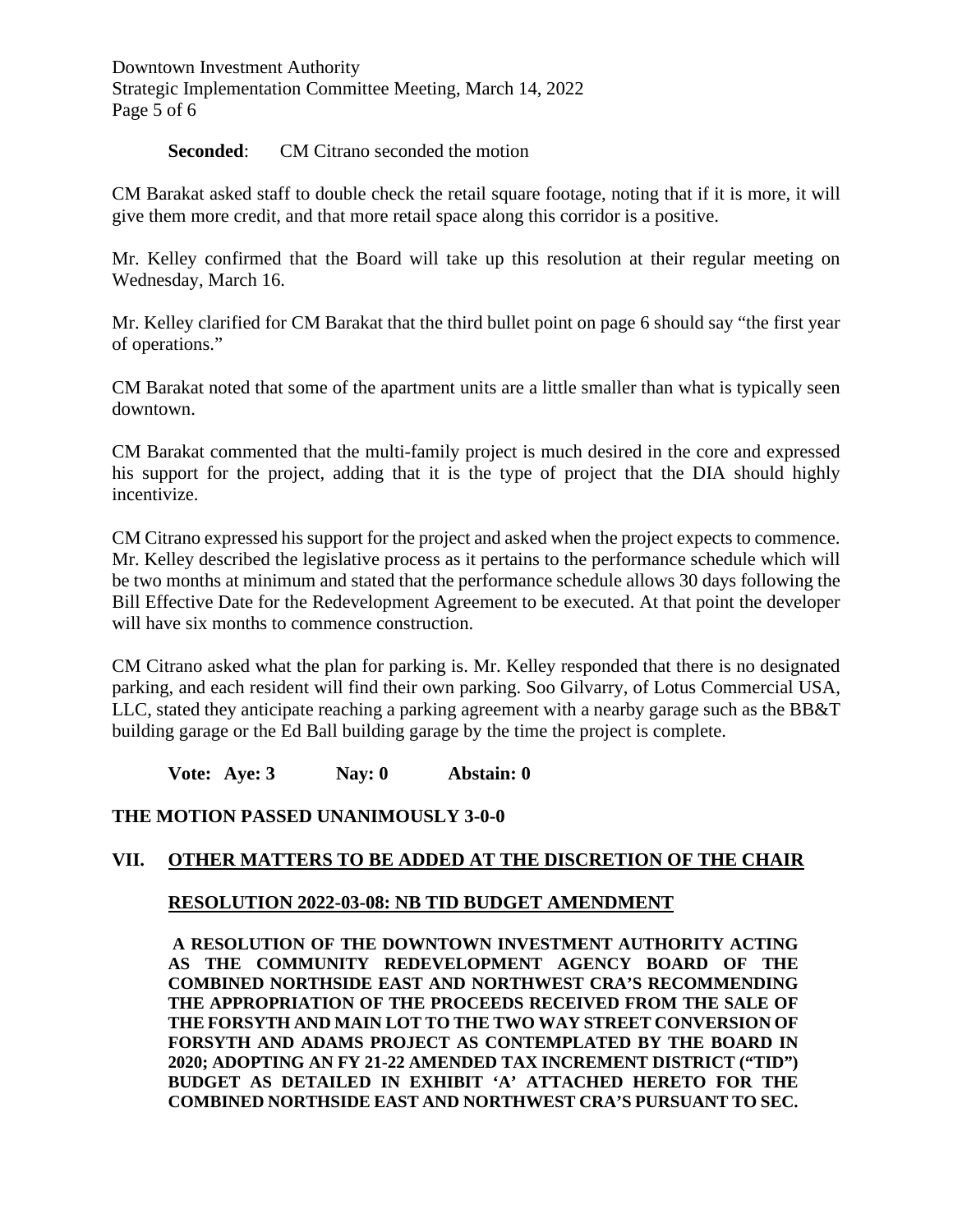Downtown Investment Authority Strategic Implementation Committee Meeting, March 14, 2022 Page 6 of 6

#### **163.387, F.S. AND SEC. 106.341, ORDINANCE CODE; PROVIDING AN EFFECTIVE DATE.**

CEO Boyer introduced the walk-on resolution, stating that it seeks to authorize the transfer of the revenue of the sale of the Forsyth and Main parking lot to the two-way street conversion of Forsyth and Adams project. It was previously contemplated that the funds from the sale of the new JEA property as well as the parking lot sale would be used for the construction of the two-way street conversion. The design is expected to be complete by June with construction commencing this summer.

| <b>Seconded:</b> CM Citrano seconded the motion                  |  |
|------------------------------------------------------------------|--|
| <b>Motion:</b> CM Barakat moved to approve Resolution 2022-03-08 |  |

# **THE MOTION PASSED UNANIMOUSLY 3-0-0**

# **CEO INFORMATIONAL BRIEFING**

CEO Boyer provided the following updates:

- Council Members Pittman and Gaffney held a LaVilla community public meeting that took place on March 10. It was well attended and featured a presentation by Steve on the LaVilla Neighborhood Strategy. Members of the public and local community organizations were able to provide public input. The following recommendations came from the meeting: 1) Consider relocating the historic Heritage Trail so that it is consistent with the Emerald Trail and picks up more of the historic fabric that the previous design does not; and 2) Consider a historic district for LaVilla and extending the façade grant program boundaries area to the area.
- Council Member Pittman, speaking as the CEO of the Clara White Mission, spoke to the LaVilla community's historical roots and working to attain historic designations as well as the desire to become a historic district which would help leverage state and federal dollars to preserve LaVilla's rich cultural history.
- Public Works and DIA are working together to acquire a capital improvement and maintenance software program for maintaining downtown infrastructure. DIA would help fund the purchase of the software.

# **VIII. ADJOURNMENT**

Chairman Barakat adjourned the meeting at 2:07 p.m.

*The written minutes for this meeting are only an overview of what was discussed. For verbatim comments of this meeting, a recording is available upon request. Please contact Xzavier Chisholm at [xchisholm@coj.net](mailto:xchisholm@coj.net) to acquire a recording of the meeting.*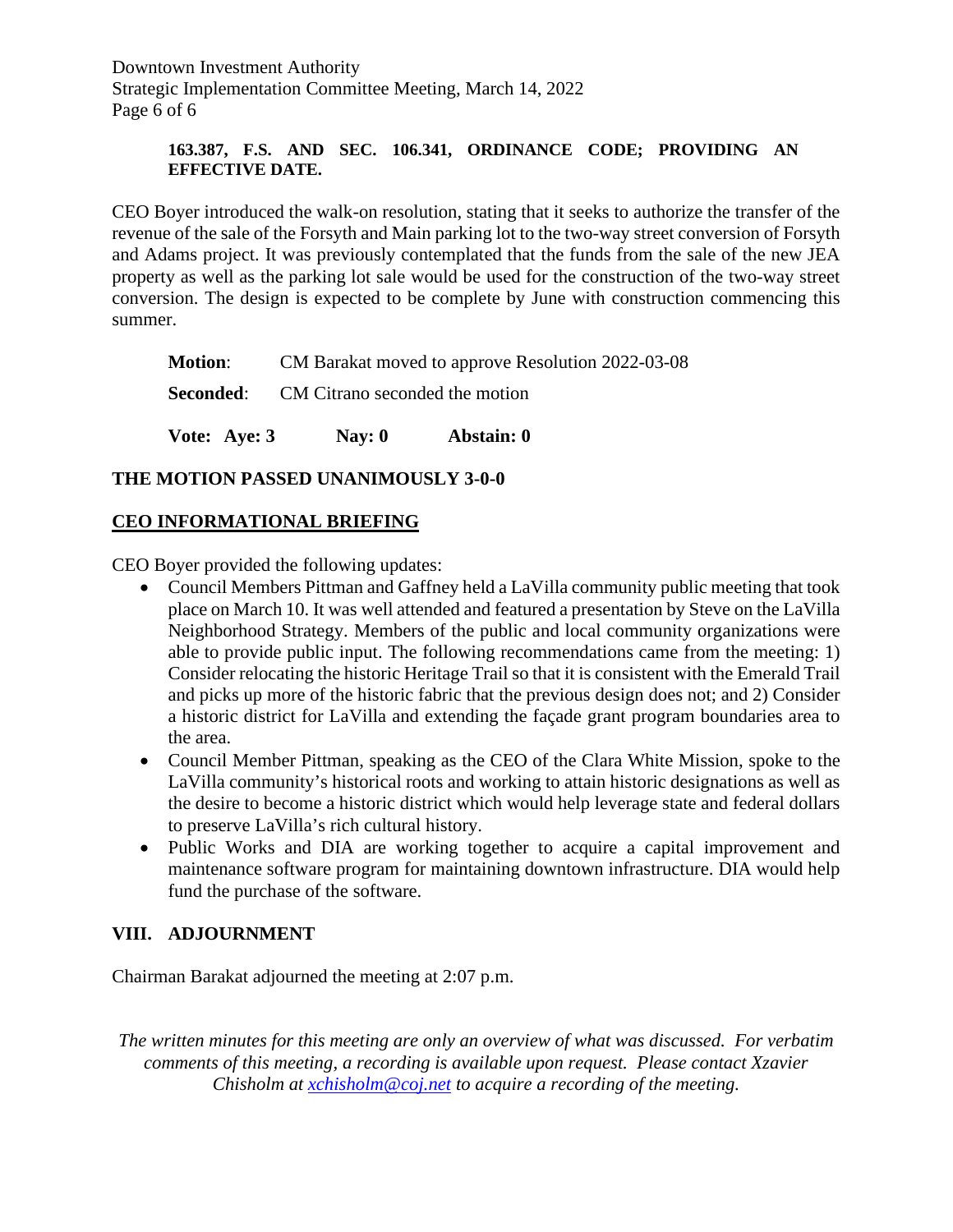# **TAB IV**

**RESOLUTION 2022-04-10: FINCANTIERI REV GRANT**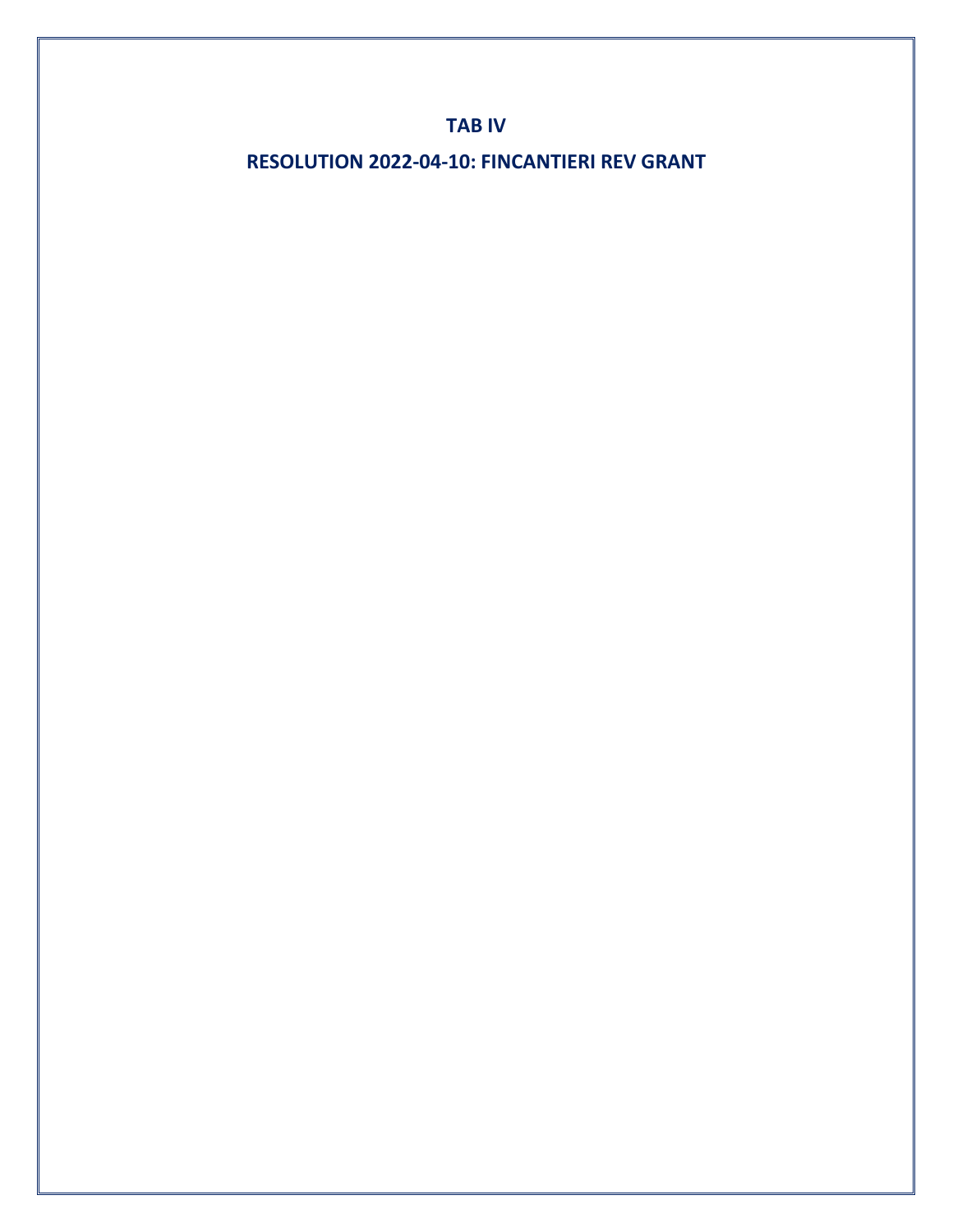#### **RESOLUTION 2022-04-10**

**A RESOLUTION OF THE DOWNTOWN INVESTMENT AUTHORITY RECOMMENDING CITY COUNCIL APPROVAL OF A COJ RECAPTURE ENHANCED VALUE GRANT ("REV") FOR FINCANTIERI MARINE REPAIR LLC; AUTHORIZING THE CHIEF EXECUTIVE OFFICER (THE "CEO") TO NEGOTIATE A REDEVELOPMENT AGREEMENT REGARDING THE SAME BETWEEN THE CITY OF JACKSONVILLE, DOWNTOWN INVESTMENT AUTHORITY, AND FINCANTIERI MARINE REPAIR LLC; AUTHORIZING THE CEO OF THE DOWNTOWN INVESTMENT AUTHORITY TO EXECUTE SUCH AGREEMENT; PROVIDING AN EFFECTIVE DATE.**

**WHEREAS**, Fincantieri Marine Repair LLC (the "Applicant") has entered into a longterm commercial lease of approximately 31 acres in the Working Waterfront District within the Combined Northbank CRA of Downtown Jacksonville and proposes to redevelop the property for the purpose of expanding its international and North American shipbuilding and repair business; and

**WHEREAS**, the Applicant is proposing to expend approximately \$30,000,000 on improvements, upgrades, and installation of new equipment at the leased property that will increase the county ad valorem property taxes and tangible personal property taxes over the useful life of the assets; and

**WHEREAS**, incentives, as proposed by the COJ Office of Economic Development in 2020, were integral to the decision of the Applicant in choosing Jacksonville as the site to expand its operations and to establish its newest location; and

**WHEREAS**, the Downtown Investment Authority ("DIA") is authorized per section 55.108 Economic Development of the City Ordinance Code, to utilize the Tax Increment Finance District Trust Funds to foster the redevelopment of the Downtown Northbank Community Redevelopment Area; and

**WHEREAS**, DIA is proposing a COJ Recapture Enhanced Value Grant, in the amount of \$1,500,000, that does not otherwise qualify for an established DIA Incentive Program; and

**WHEREAS**, the REV Grant annual payments will be funded through the Northside Tax Increment Finance District Trust Fund; and

**WHEREAS**, the DIA Board considered the Applicant's request, in the context of the Tiers Approach as found in the DIA BID Strategy and found the request meets each of the criteria defined therein; and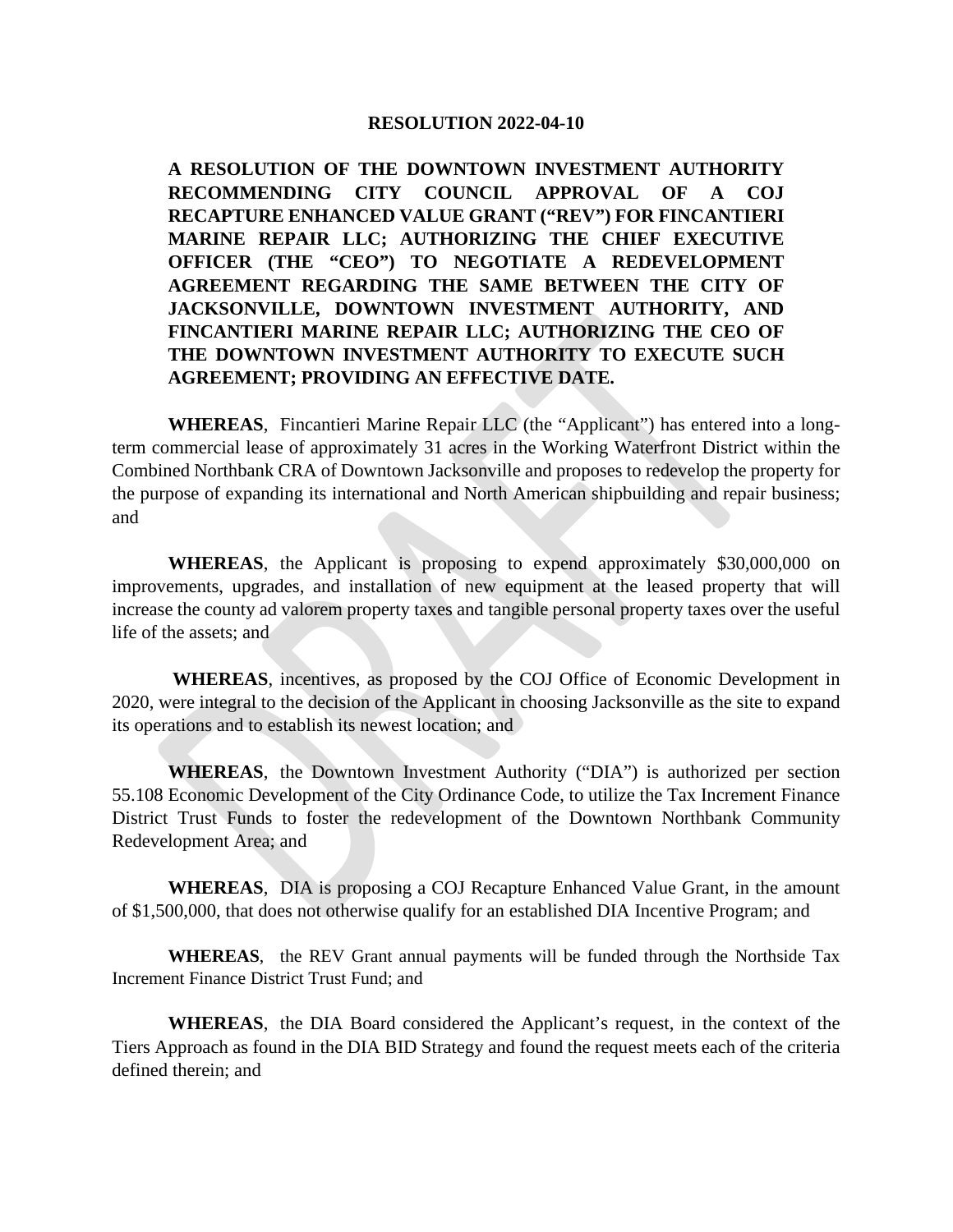RESOLUTION 2022-04-10 Page 2 of 5

**WHEREAS**, The DIA finds that this Resolution furthers the following Redevelopment Goals and Strategic Objectives and Benchmarks found in the BID Plan:

Redevelopment Goal No. 1 – Reinforce Downtown as the City's unique epicenter for business, history, culture, education, and entertainment.

Strategic Objectives met or Benchmark contributions:

- Increase the opportunities for Downtown employment.
- Number of Jobs
- Number of Business Establishments
- Tax Value and Impact to TIF and Future Projections
- Annual Private Capital Investments

Redevelopment Goal No. 3 - Simplify the approval process for downtown development and improve departmental and agency coordination.

Strategic Objectives met or Benchmark contributions:

- Initiate public/private partnerships.
- Tax Value and Impact to TIF and Future Projections
- Annual Private Capital Investments

**WHEREAS**, the DIA Board, therefore, recommends approval of a COJ Recapture Enhanced Value Grant in the amount of \$1,500,000 to help support the commercial growth occurring in the Working Waterfront of Downtown Jacksonville.

**NOW, THEREFORE**, **BE IT RESOLVED,** by the Downtown Investment Authority:

**Section 1**. The DIA finds that the recitals set forth above are true and correct and are incorporated herein by this reference.

**Section 2.** The DIA Board hereby authorizes the CEO of the Downtown Investment Authority to initiate legislation for approval by City Council of a Redevelopment Agreement, or functional equivalents in accordance with the purposes of this Resolution.

**Section 3.** The DIA Board hereby authorizes the CEO of the Downtown Investment Authority to take all action necessary to effectuate the purposes of this Resolution, including the execution of a Redevelopment Agreement, or functional equivalents, providing that such actions incorporate, at a minimum, the terms and conditions contained in Exhibit 'A' to this Resolution 2022-04-10.

**Section 4.** This Resolution, 2022-04-10, shall become effective on the date it is signed by the Chair of the DIA Board.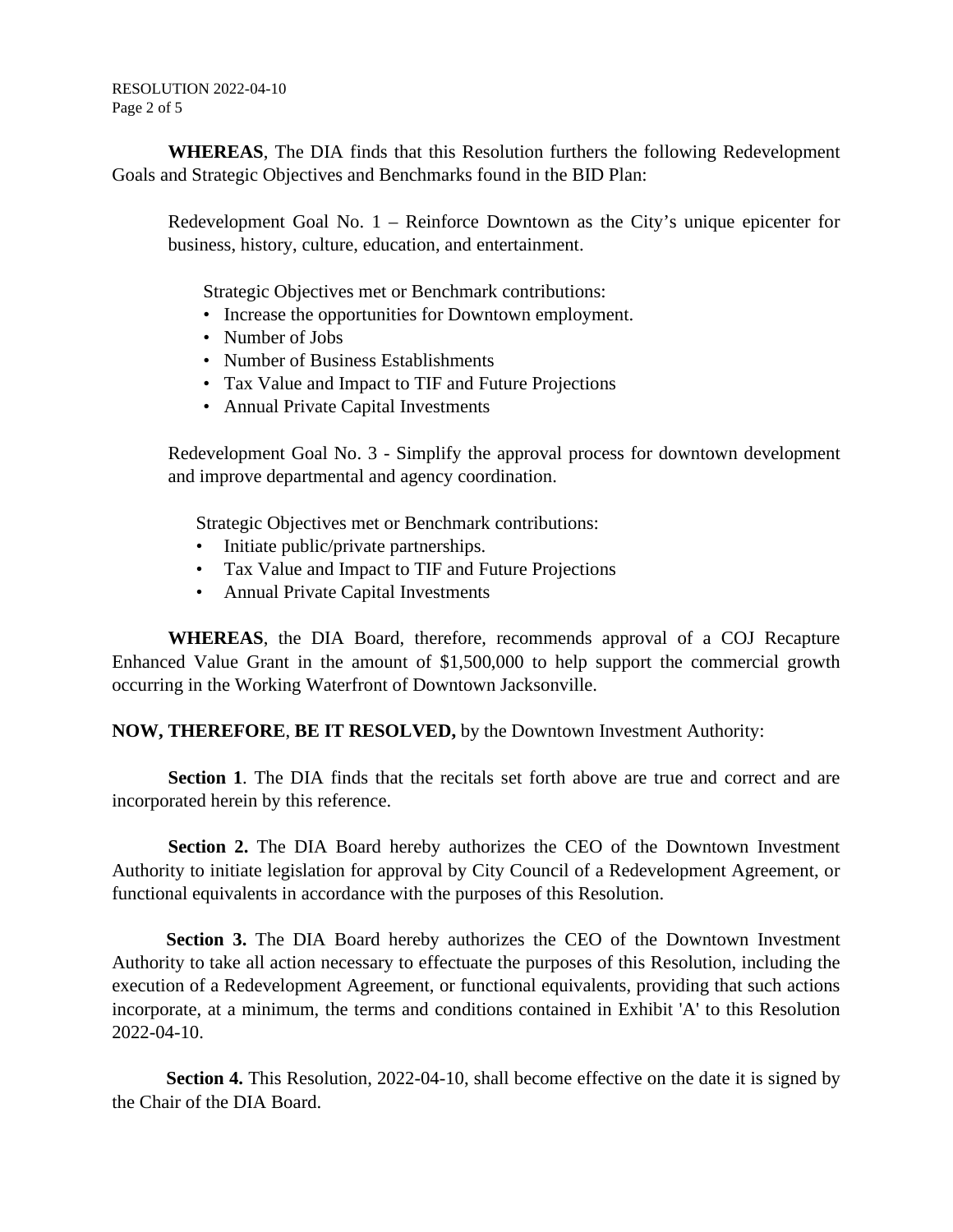RESOLUTION 2022-04-10 Page 3 of 5

**Section 5.** The Chief Executive Officer is hereby authorized to execute the contracts and documents and otherwise take all necessary action in connection therewith to effectuate the purposes of this Resolution.

#### **WITNESS: DOWNTOWN INVESTMENT AUTHORITY**

\_\_\_\_\_\_\_\_\_\_\_\_\_\_\_\_\_\_\_\_\_\_\_\_\_\_\_\_\_\_ \_\_\_\_\_\_\_\_\_\_\_

W. Braxton Gillam IV, Esq., Chairman Date

**VOTE:** In Favor: \_\_\_\_\_ Opposed: \_\_\_\_ Abstained: \_\_\_\_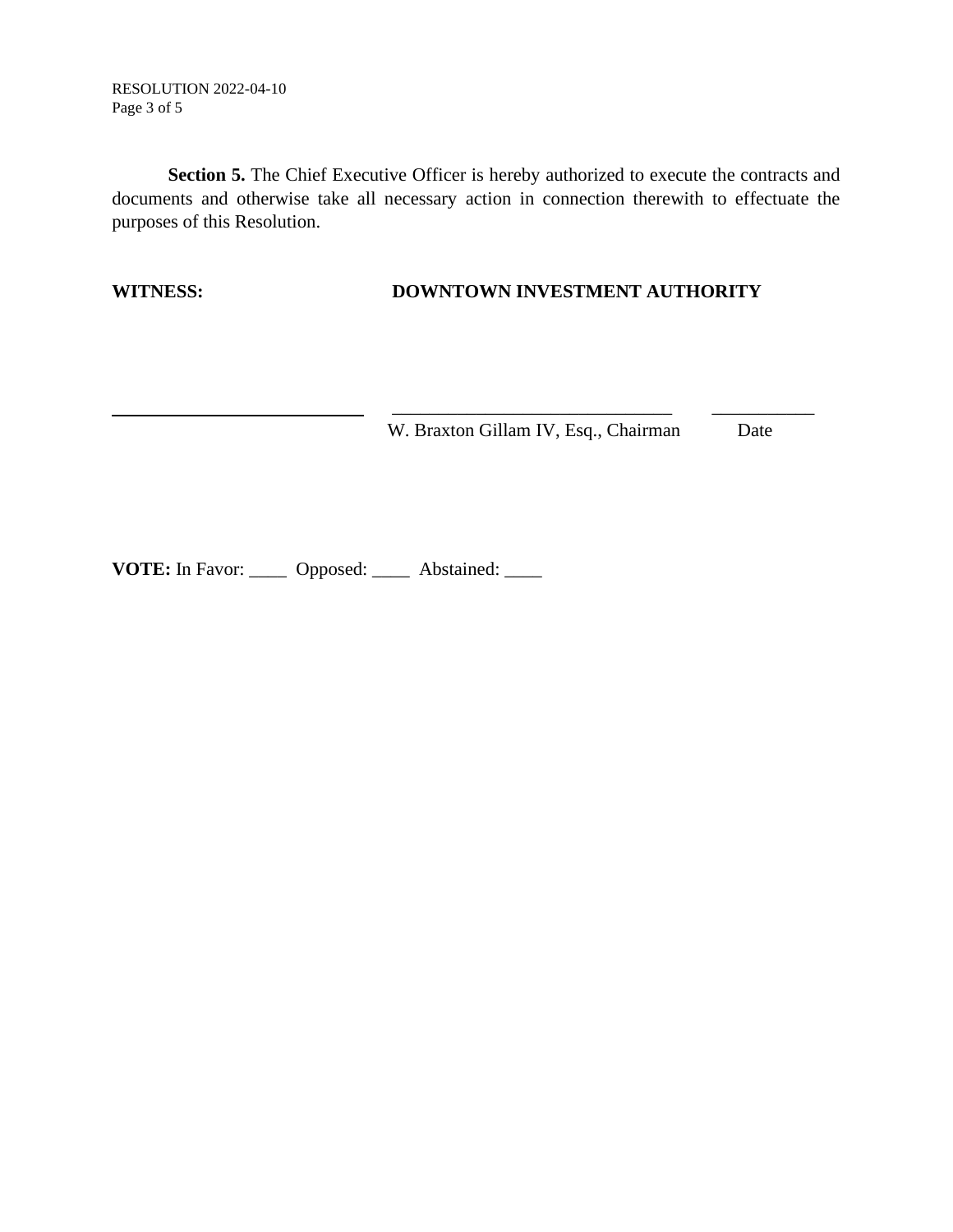#### **Exhibit A:**

# **DIA RECAPTURED ENHANCED VALUE GRANT TERM SHEET**

#### **Fincantieri Marine Repair LLC**

**Developer/Applicant:** The applicant, Fincantieri Marine Repair LLC ("Fincantieri," "Applicant," or "Tenant"), is a subsidiary of Fincantieri Marine Systems North America under the parent organization, Fincantieri S.p.A. Fincantieri S.p.A. is a renowned international shipbuilder based in Genova, Italy with more than 20 locations worldwide. The Applicant has established a location in Jacksonville Florida through a long-term lease from Commodore Point Properties, Ltd. ("Property Owner") of approximately 31 acres at 2060 E. Adams St. in the Working Waterfront District of Downtown Jacksonville.

**Project:** Applicant is expected to spend approximately \$30 million on improvements to the leased property and will ultimately be conducting repair and maintenance operations on ships and large vessels at the site. Per the terms of the NNN lease, the Applicant is responsible for incremental property taxes incurred on the leased property for increases in the value of the leased property above a level not yet established but estimated at \$5,458,300 ("Minimum Property Value").

#### Total Development Costs (estimate):  $$29,067,799$

#### **DIA Funding:**

Not more than **\$1,500,000** through the City of Jacksonville Downtown Investment Authority as the Northbank CRA, as follows:

REV Grant: The Developer is requesting a REV Grant equal to 50% of the City of Jacksonville portion of the estimated incremental ad valorem taxes generated by the project for a period of 10 years. The total REV grant indebtedness will not exceed \$1,500,000.

Infrastructure: No City of Jacksonville infrastructure improvements are contemplated with this proposal.

Land: No City of Jacksonville land is committed to the project.

# **City of Jacksonville Funding**:

Not more than **\$300,000** through the City of Jacksonville as administered by the Office of Economic Development, as follows: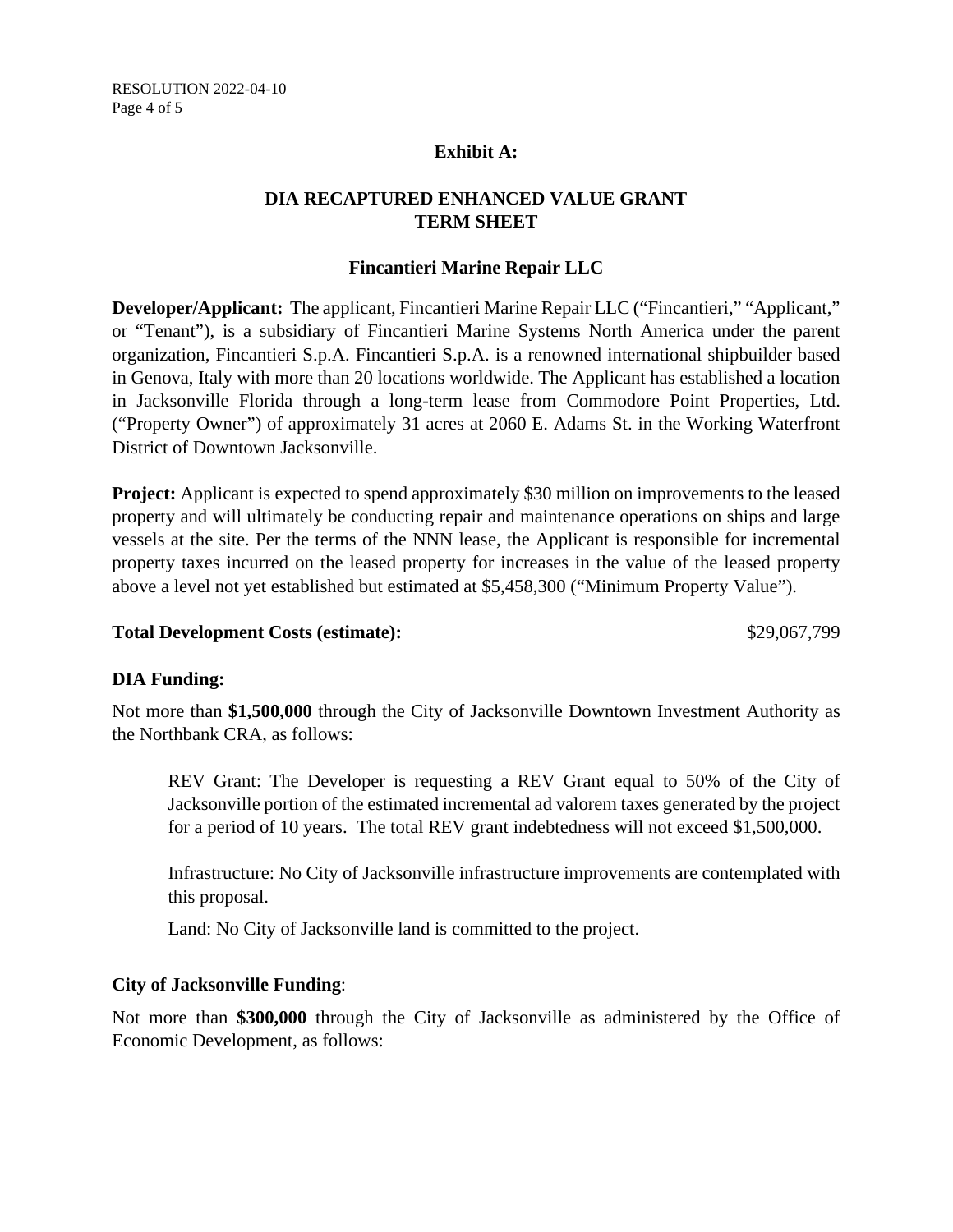Loans/Grants: Fincantieri was approved in May 2020 under ordinance 2020-0241 for up to \$300,000 from the City for Qualified Target Industry (QTI) funding in conjunction with State of Florida QTI, which may not exceed \$1,500,000 on a combined basis.

#### **Minimum Property Value Increase per the Duval County Property Appraiser:**

• Eligibility for funding under the DIA REV Grant is contingent upon the Minimum Property Value, as established in the lease, increasing by \$5,000,000 or greater per the Duval County Property Appraiser in its annual assessment.

#### **Additional Commitments**:

- REV Grant payments will be paid annually beginning in any year of eligibility, but such first tax year shall not be later than 2025 (with REV Grant payment made in 2026).
- The payment period will commence with the submission of the first REV payment request and will continue uninterrupted for ten consecutive years thereafter.
- REV Reimbursement shall be made only from increases realized in the City of Jacksonville portion of the ad valorem taxes collected in any eligible tax year.
- Applicant must be in continuous operation at the subject site, subject to force majeure, to be eligible for REV Grant payments for any given tax year.
- The final Minimum Property Value must be established with the Property Owner/Landlord prior to filing the legislation for final approval with the City of Jacksonville City Council.

#### **This Term Sheet is limited by the following conditions:**

There will be additional terms, conditions, rights, responsibilities, warranties, and obligations for both parties shall be determined in a later negotiated mutually agreeable written contract (or multiple written contracts as is deemed necessary).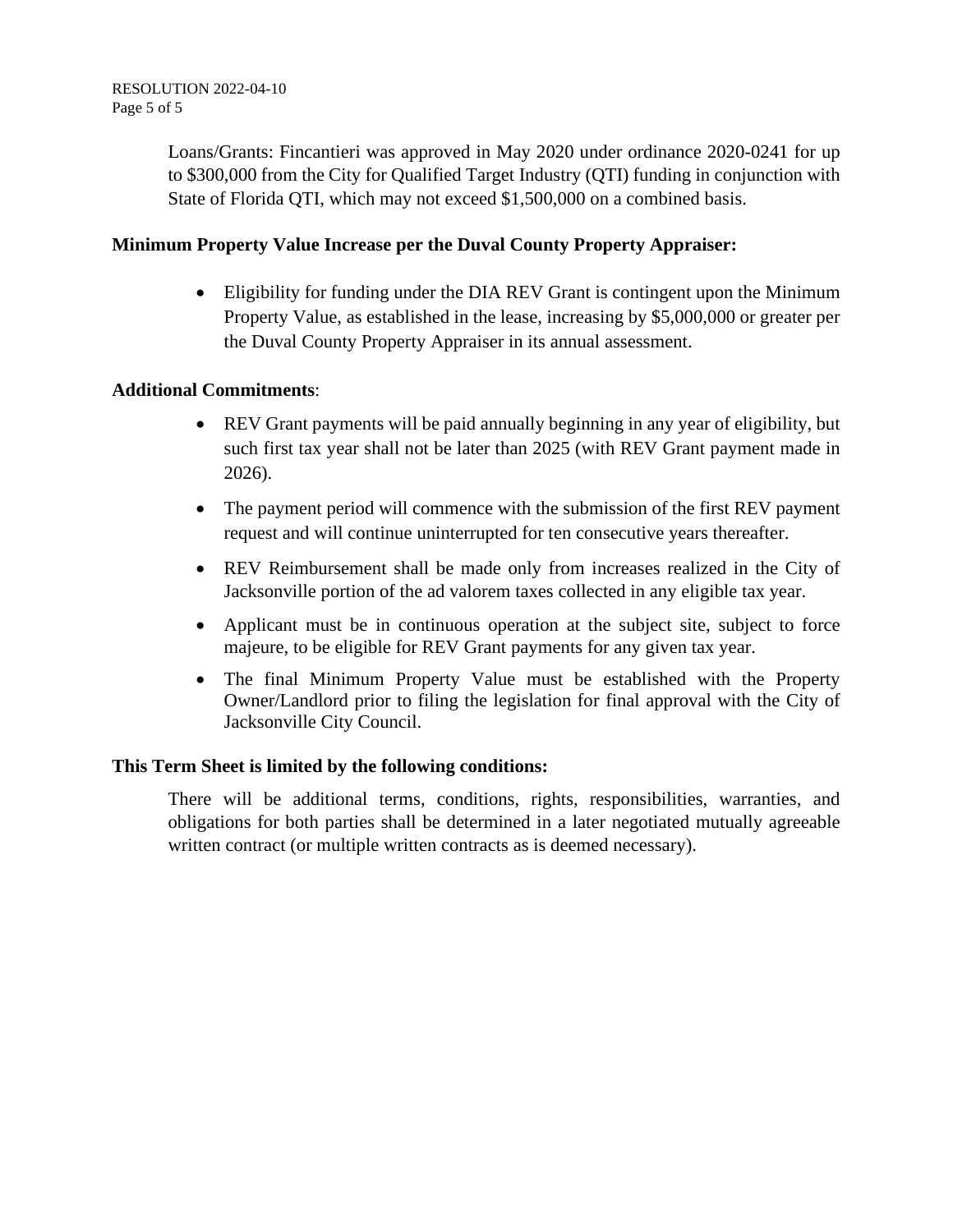**SUPPLEMENTAL INFORMATION**

**FINCANTIERI REV GRANT – STAFF REPORT**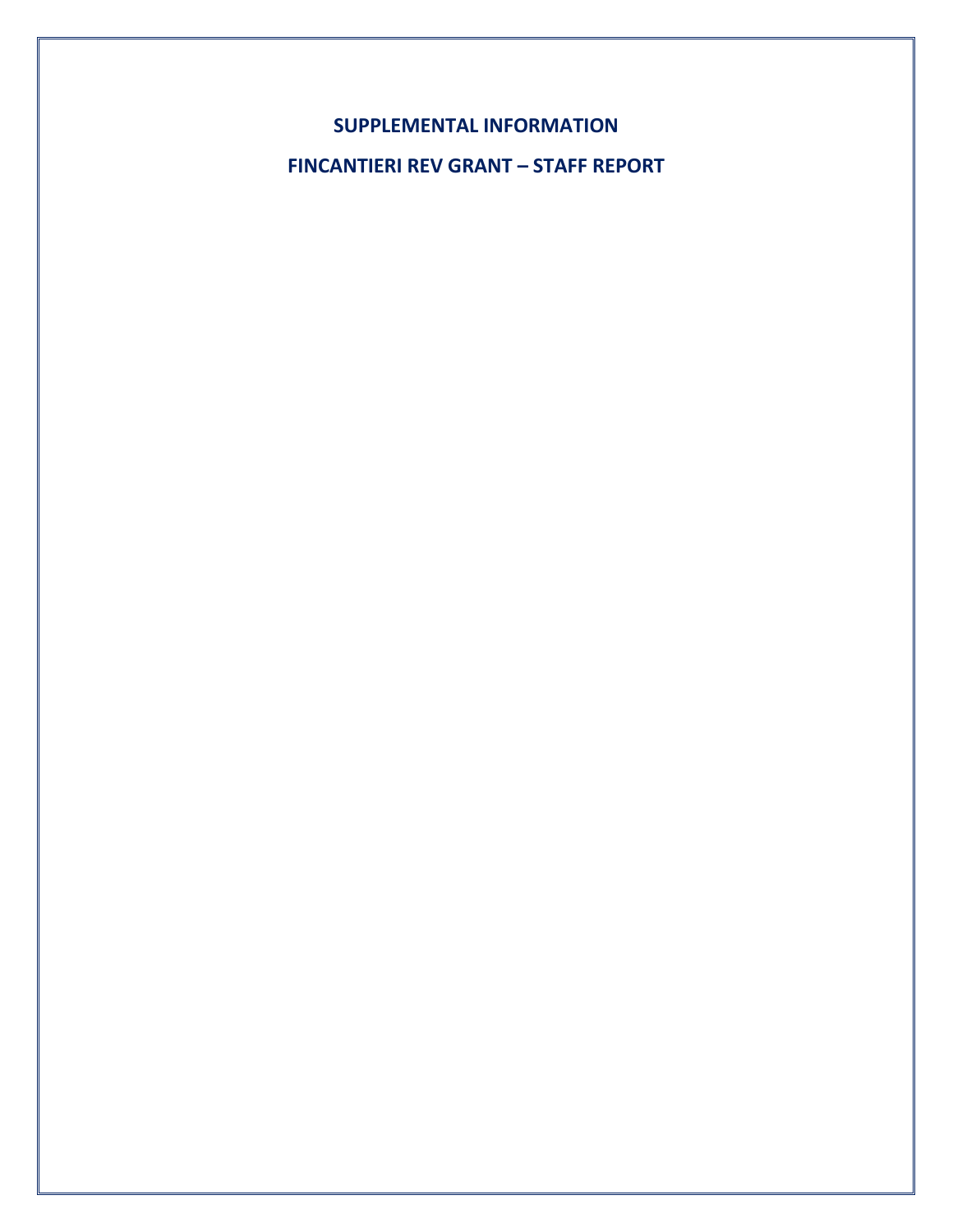#### **Fincantieri Marine Repair LLC**

#### **COJ Recapture Enhanced Value Grant (REV)**

**Staff Report April 14, 2022**

| Applicant:                                | Fincantieri Marine Repair LLC,                           |
|-------------------------------------------|----------------------------------------------------------|
|                                           | a subsidiary of Fincantieri Marine Systems North America |
|                                           |                                                          |
| Project:                                  | <b>Fincantieri Shipyard Redevelopment</b>                |
| <b>Program Request:</b>                   | <b>COJ Recapture Enhanced Value Grant (REV)</b>          |
|                                           |                                                          |
| Total Development Costs (as presented):   | \$29,067,799                                             |
| Total Development Cost (as underwritten): | \$21,900,000                                             |
|                                           |                                                          |
| <b>REV Requested/Proposed:</b>            | \$1,500,000<br>50% / 10 years                            |
|                                           |                                                          |

#### **The Project**

Per a recent press release by the applicant, "Fincantieri is one of the world's largest shipbuilding groups, the only one active in all high-tech marine industry sectors. It is a leader in the construction and transformation of cruise, naval and oil & gas, and wind offshore vessels, as well as in the production of systems and component equipment, after-sales services, and marine interiors solutions. Thanks to the expertise developed in the management of complex projects, the Group boasts first-class references in infrastructures, and is a reference player in digital technologies and cybersecurity, electronics, and advanced systems. With over 230 years of history and more than 7,000 ships built, Fincantieri maintains its know-how, expertise, and management centres in Italy, here employing 10,000 workers and creating around 90,000 jobs, which double worldwide thanks to a production network of 18 shipyards operating in four continents and with over 20,000 employees." The applicant, Fincantieri Marine Repair LLC ("Fincantieri," "Applicant," or "Tenant"), is a subsidiary of Fincantieri Marine Systems North America under the parent organization, Fincantieri S.p.A.

Fincantieri has entered into a lease agreement with Commodore Point Properties, Ltd. for approximately 31 acres in the Working Waterfront District of the Northbank Combined CRA. The initial term of the lease is for 15 years, with two unilateral five-year extension options in favor of the lessee, Fincantieri, and an additional ten-year extension option that requires bilateral agreement between the lessor and lessee.

Plans for the redevelopment of the site by Fincantieri will require capital expenditures approaching \$30 million. Of that total, DIA staff estimates that approximately \$22 million of capital expenditures may result in increased property taxes of an undetermined amount or may otherwise be captured by the Duval County Property Appraiser as Tangible Personal Property and taxed through that channel instead.

The terms of the lease also require Fincantieri to pay any incremental ad valorem property taxes above a base level of property value that is currently being determined by the lessor, Commodore Point. Estimates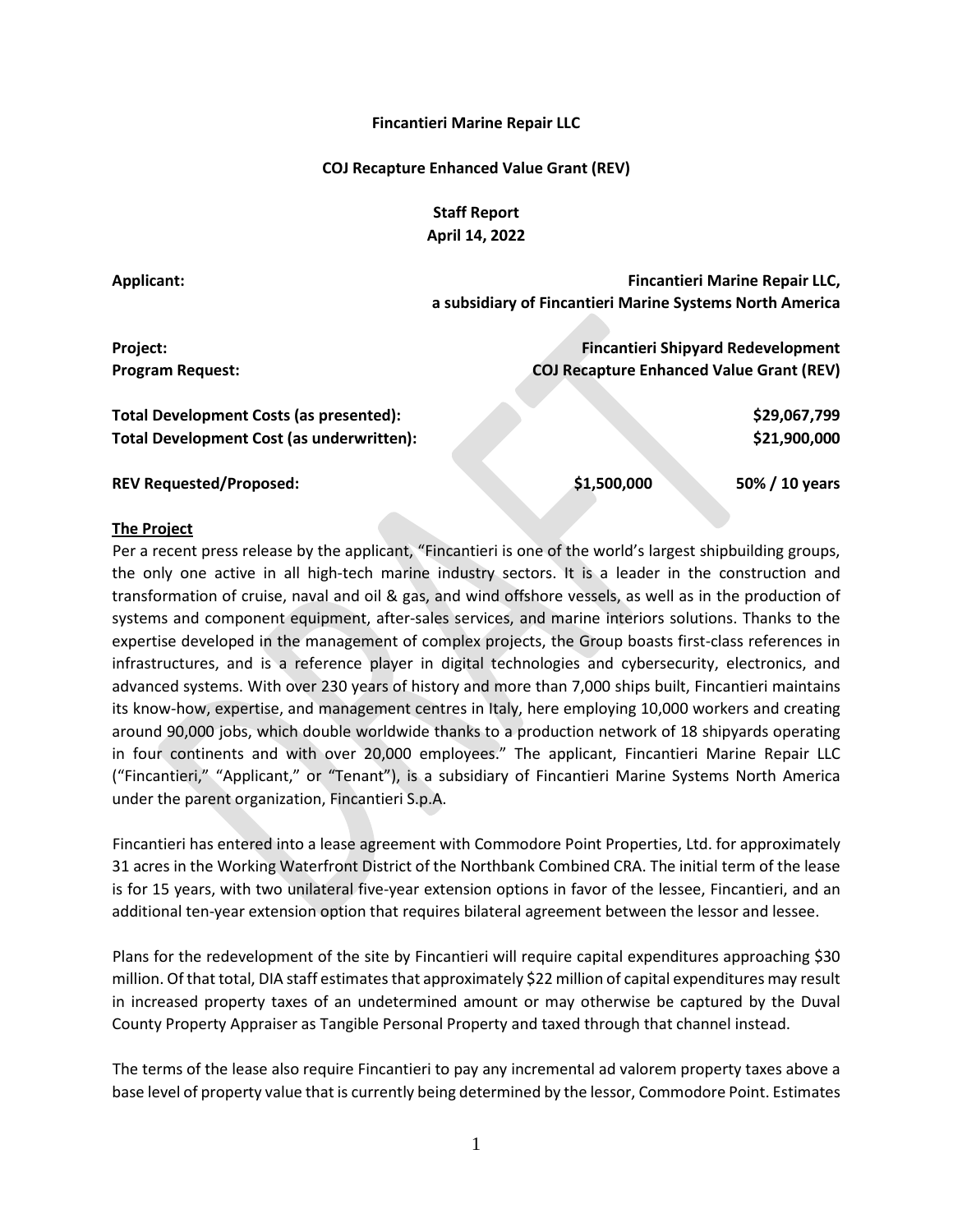made by DIA staff are that the base value will be approximately \$5.4 million, and the lessor agrees that the logic used in reaching that number appears on target.

#### **QTI Award**

In 2020, the Office of Economic Development worked with the applicant on a Qualified Target Industry (QTI) Tax Refund with the State of Florida. As approved by the City and the State, the QTI program will provide a tax credit of \$5,000 per job totaling up to a maximum of \$1,500,000. The City of Jacksonville will provide a 20% match to participate in the QTI Program, or \$1,000 per job, totaling up to a maximum of \$300,000. The QTI incentive is administered by the Florida Department of Economic Opportunity in conjunction with the COJ Office of Economic Development and the benefit is paid out in increments of 25% per year after the job is created and wages are verified. Based on the job creation schedule provided, the QTI payout would extend from 2021 to 2028. The commitment of Fincantieri is for the creation of up to 300 new jobs at an average wage of \$59,146 plus benefits, 119% of the State of Florida's Average Wage by no later than Dec. 31, 2024. As such, the annual payroll resulting from the creation of 300 new fulltime jobs at an average annual wage of \$59,146 is \$17.7 million (excluding benefits).

#### **REV Calculations**

In determining the maximum amount for the REV, DIA staff modeled the estimated increase in ad valorem taxes based on the proposed expenditure of \$21.9 to \$29 million over a ten-year period. The incremental amount of the City portion of ad valorem taxes by this approach is \$1.3 to \$1.7 million, and therefore the maximum payout is set at \$1.5 million.

However, because of the unique nature of improvements being made to the property (as identified in Figure 1. below), the potential impact on the value of the real property is uncertain as the traditional approach of using construction costs as a proxy for the income approach employed by the property appraiser's office are considered less applicable in this circumstance.



#### **Figure 1. Proposed Improvements**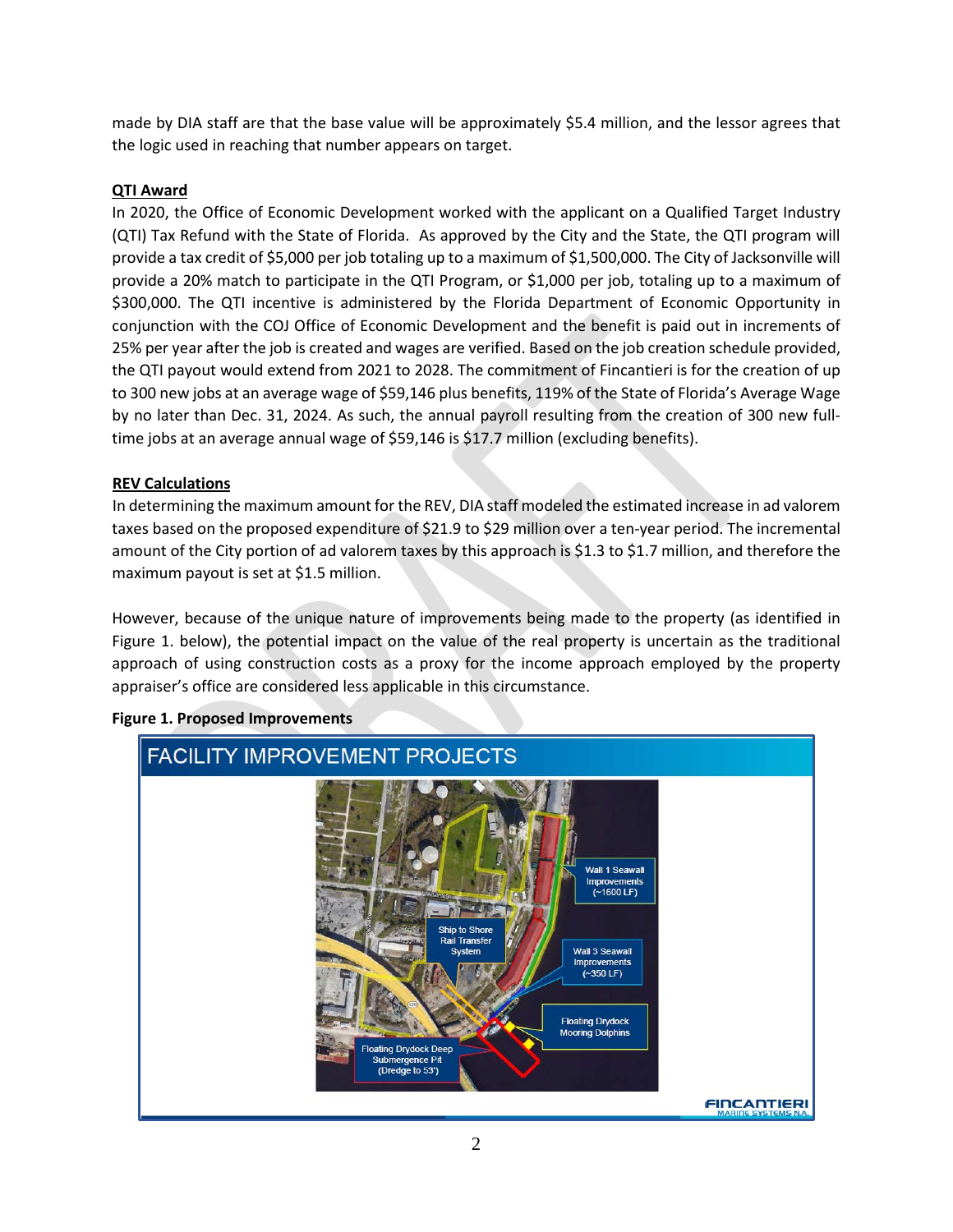Further, it is likely that increased taxes will be split between the increased valuation of the real property and new tangible personal property liability imposed on the applicant. Both of these categories of taxes (further limited only to the increase in the City of Jacksonville portion of ad valorem) are eligible for reimbursement under the REV commitment.

Further consideration is given with the understanding that payments under the REV are self-funding through taxes as they are paid and limited to the established proportion of the Annual Project Revenue (the incremental amount of the City portion of ad valorem plus tangible personal property taxes). As such, an alternative to establishing a minimum capital requirement is utilized in this proposal. That alternative approach establishes a minimum increase above the Minimum Property Value which must be met before payments of the REV are made in order to achieve a minimum return of 1.0X on both the QTI payments and the REV Payments. That minimum has been established as \$5,000,000 which would generate total Annual Project Revenue of \$601,371 over the ten-year time frame, sufficient to cover the \$300,000 of QTI and the minimum REV payout of \$300,685, 1.0X. Increases in the City's assessment above \$5,000,000 would benefit Fincantieri up to the maximum funding level of \$1.5 million over the ten-year period.

#### **Recommendation:**

Because the request does not fall under an established DIA Program, analysis using the decision-making criteria established as the tiered approach within the BID Plan is required.

**Tier 1** – The project meets no fewer than two (2) of the seven (7) BID Goals. As submitted by the applicant, the project is proposed to contribute positively towards:

*Redevelopment Goal No. 1* – Reinforce Downtown as the City's unique epicenter for business, history, culture, education, and entertainment.

Strategic Objectives met or Benchmark contributions:

- Increase the opportunities for Downtown employment.
- Number of Jobs
- Number of Business Establishments
- Tax Value and Impact to TIF and Future Projections
- Annual Private Capital Investments

*Redevelopment Goal No. 3 -* Simplify the approval process for downtown development and improve departmental and agency coordination.

Strategic Objectives met or Benchmark contributions:

- Initiate public/private partnerships.
- Tax Value and Impact to TIF and Future Projections
- Annual Private Capital Investments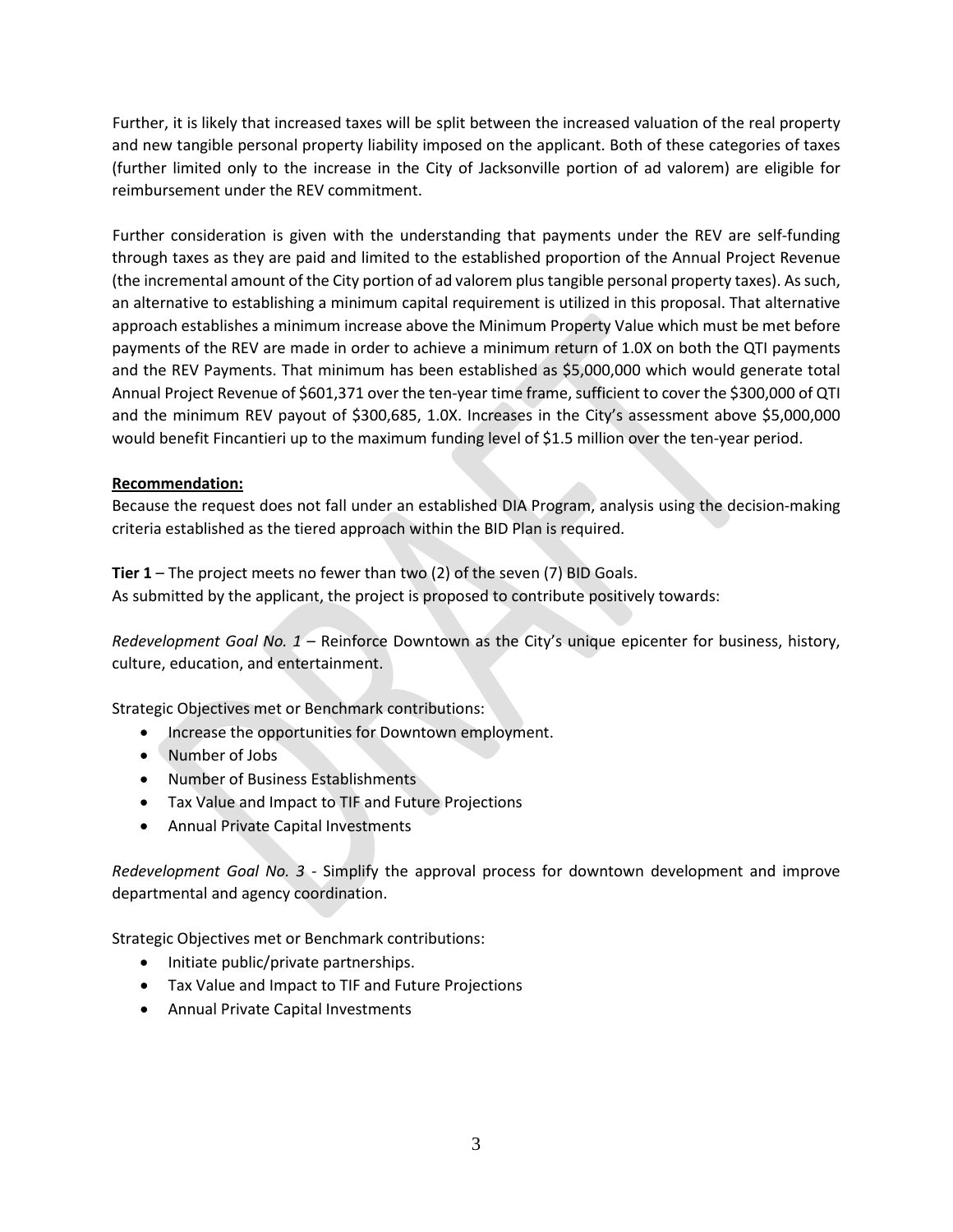**Tier 2 -** Submit to the DIA information demonstrating the financial need for the incentives proposed.

As Fincantieri considered multiple states and cities for the location of their newest site, incentives were an integral consideration. The QTI portion of the incentive package with the Applicant was considered independently in 2020, as the State of Florida had announced plans to sunset the program by the end of 2020. In the absence of these incentive programs, it is highly likely that Fincantieri may have chosen an alternative location for its operations.

**Tier 3** - The project will positively affect no fewer than four (4) of the BID Performance Measures.

The relocation of Fincantieri to the Working Waterfront provides positive impact on each of the following Performance Measures:

Downtown Economic Indicator

- Employment The Applicant is expected to generate more than 300 new jobs in the Working Waterfront prior to 2028.
- Residents By bringing more than 300 new employees Downtown, it is certain that some, if not many, will choose to live in close proximity to their workplace.
- Business Establishments Fincantieri is new to the Jacksonville market and brings an internationally recognized high-profile corporation to our City.
- Increase Tax Value Total property taxes are projected to increase by as much as \$4.8 million over the ten-year time frame of the REV proposal, with a \$3.0 million increase to the City of Jacksonville portion collected.
- Hotel Occupancy As part of an international corporation and a subsidiary of a larger US division, it is certain that the company will bring frequent business travelers to Downtown which will have a positive impact on Hotel Occupancy, in addition to local restaurants and other venues.

#### **Conclusion**

The DIA staff recommendation is for the approval of the \$1.5 million REV Grant as outlined in this Staff Report and in accordance with Resolution 2022-11-09 and the Ex A Term Sheet.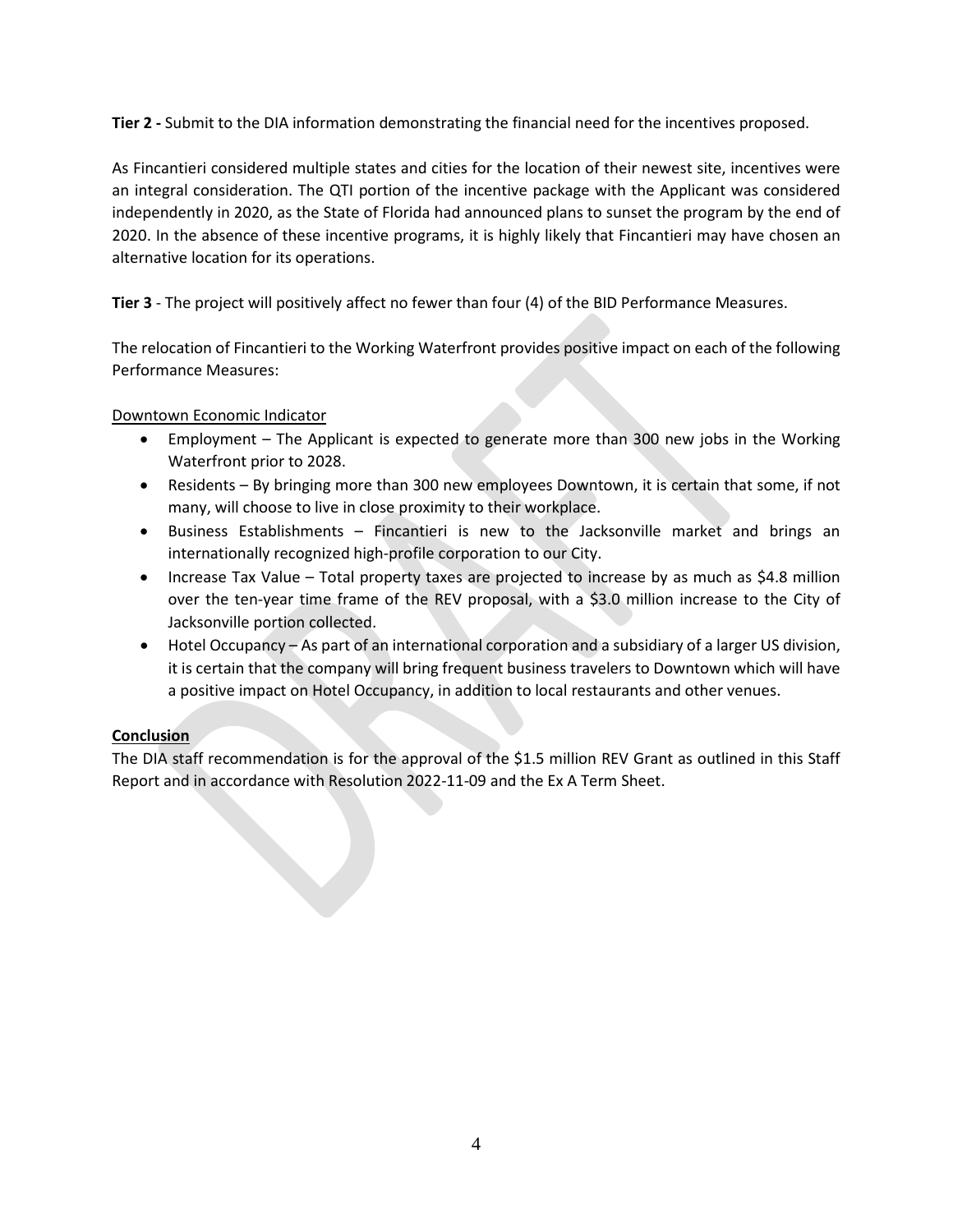**TAB V RESOLUTION 2022-04-11: 1001 KINGS AVENUE DPRP**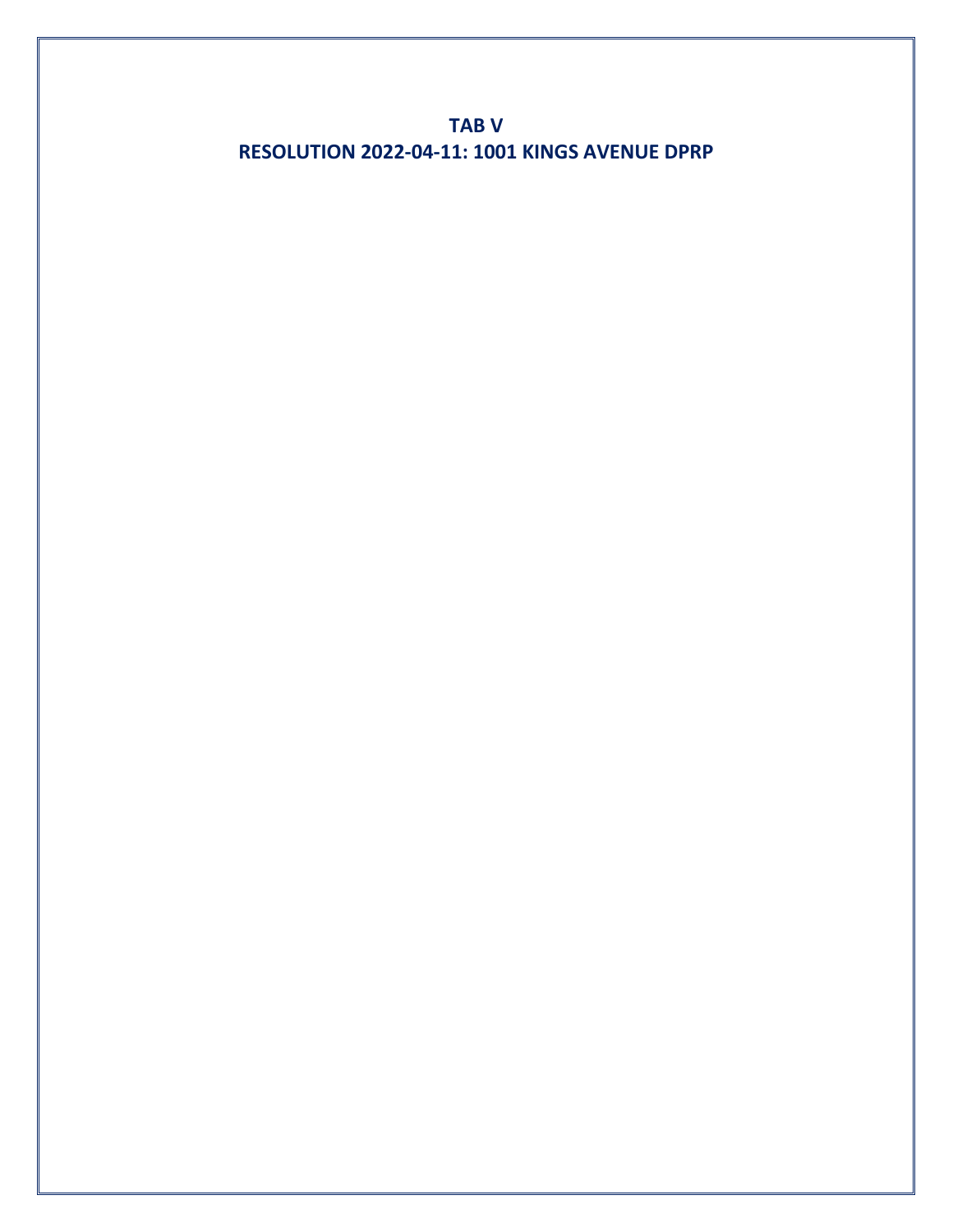#### **RESOLUTION 2022-04-11**

**A RESOLUTION OF THE DOWNTOWN INVESTMENT AUTHORITY ("DIA") RECOMMENDING THAT THE CITY COUNCIL APPROVE A DOWNTOWN PRESERVATION AND REVITALIZATION PROGRAM FORGIVABLE LOAN PACKAGE FOR REHABILITATION OF THE BUILDING LOCATED AT 1001 KINGS AVENUE (THE "PROPERTY") PURSUANT TO A REDEVELOPMENT AGREEMENT WITH ALE KINGS HOLDINGS, LLC OR ASSIGNS ("OWNER" OR "DEVELOPER"); FINDING THAT THE PLAN OF DEVELOPMENT IS CONSISTENT WITH THE DIA'S BUSINESS INVESTMENT AND DEVELOPMENT PLAN ("BID PLAN") AND THE DOWNTOWN NORTHBANK COMMUNITY REDEVELOPMENT AREA PLAN ("CRA PLAN"); AUTHORIZING THE CHIEF EXECUTIVE OFFICER TO EXECUTE THE CONTRACTS AND DOCUMENTS AND OTHERWISE TAKE ALL NECESSARY ACTION IN CONNECTION THEREWITH TO EFFECTUATE THE PURPOSES OF THIS RESOLUTION; PROVIDING AN EFFECTIVE DATE.** 

**WHEREAS**, ALE Kings Holdings, LLC is the owner of the Property and the building located on the Property which has been designated a local historic landmark by the Jacksonville City Council in Ordinance 1999-768 and is within the boundaries of the Downtown Southside CRA; and

**WHEREAS**, the Developer proposes to rehabilitate the Property to provide approximately 12,000 square feet of leasable space for commercial/retail use in the Southbank District of Downtown Jacksonville; and

**WHEREAS**, the increased private capital investment totaling approximately \$5,133,853 in real property will increase the county ad valorem tax base over the useful life of the assets, will add to the commercial/retail tenancy options in Downtown Jacksonville; and

**WHEREAS**, the Strategic Implementation Committee of the Downtown Investment Authority ("DIA") met on April 14, 2022, to consider the recommendation of DPRP Program Forgivable Loans in accordance with the program guidelines established by City Council in accordance with the terms contained in the term sheet attached hereto as Exhibit A; and

**NOW THEREFORE, BE IT RESOLVED**, by the Downtown Investment Authority:

**Section 1.** The DIA finds that the recitals set forth above are true and correct and are incorporated herein by this reference.

**Section 2.** The DIA instructs the Chief Executive Officer of the Downtown Investment Authority to take all necessary actions, including the filing of legislation before the City Council, to seek DPRP funding of up to \$1,231,760 pursuant to the Downtown Historic Preservation and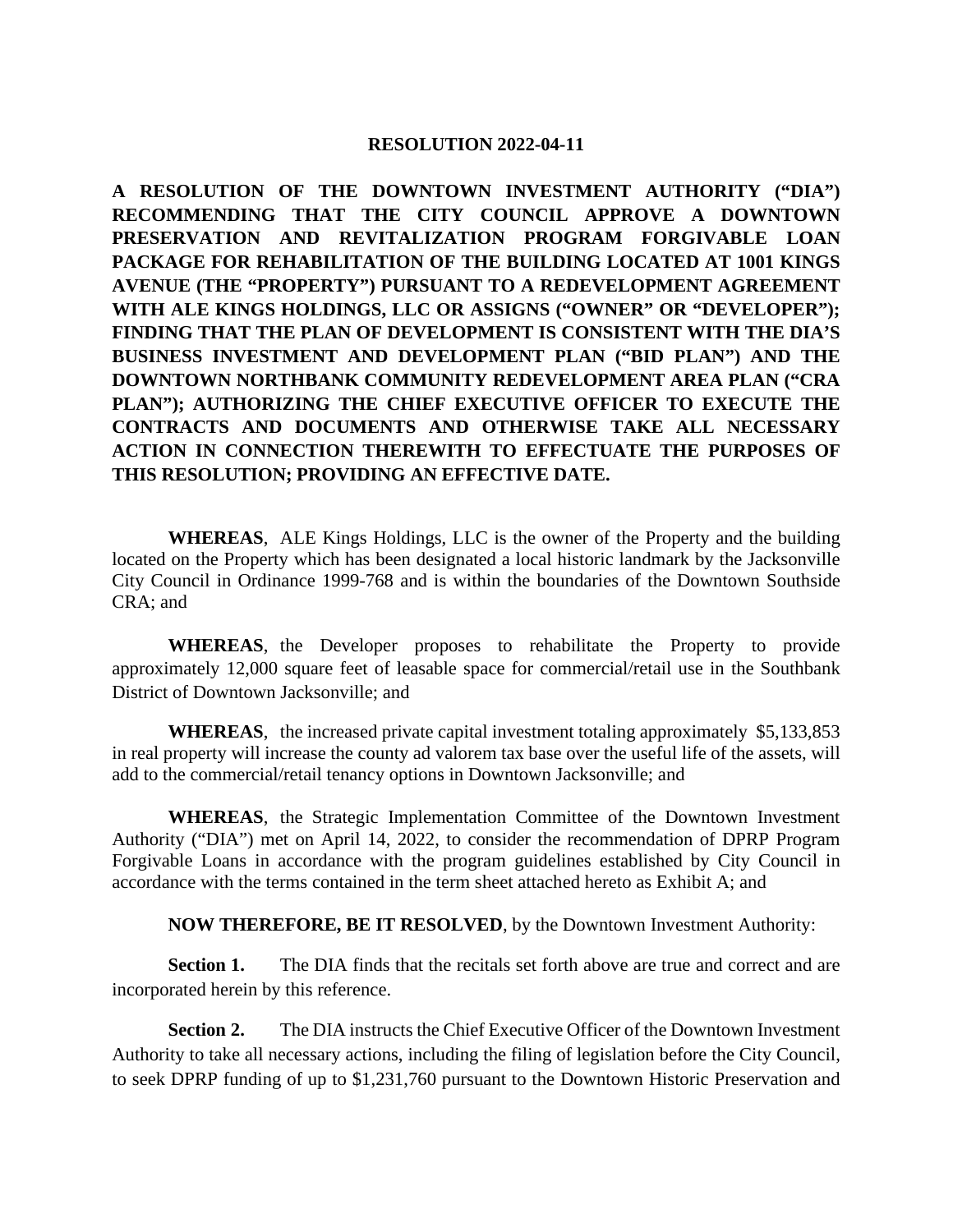Revitalization Program guidelines in accordance with the terms set forth on the term sheet attached hereto as Exhibit A.

**Section 3**. The Chief Executive Officer is hereby authorized to execute the contracts and documents and otherwise take all necessary action in connection therewith to effectuate the purposes of this Resolution.

**Section 4.** The Effective Date of this Resolution is the date upon execution of this Resolution by the Chair of the DIA Board.

| <b>WITNESS:</b>                   |                                      | DOWNTOWN INVESTMENT AUTHORITY |  |  |
|-----------------------------------|--------------------------------------|-------------------------------|--|--|
|                                   |                                      |                               |  |  |
|                                   | W. Braxton Gillam IV, Esq., Chairman | Date                          |  |  |
| VOTE: In Favor: ________ Opposed: | Abstained:                           |                               |  |  |
|                                   |                                      |                               |  |  |
|                                   |                                      |                               |  |  |
|                                   |                                      |                               |  |  |
|                                   |                                      |                               |  |  |
|                                   |                                      |                               |  |  |
|                                   |                                      |                               |  |  |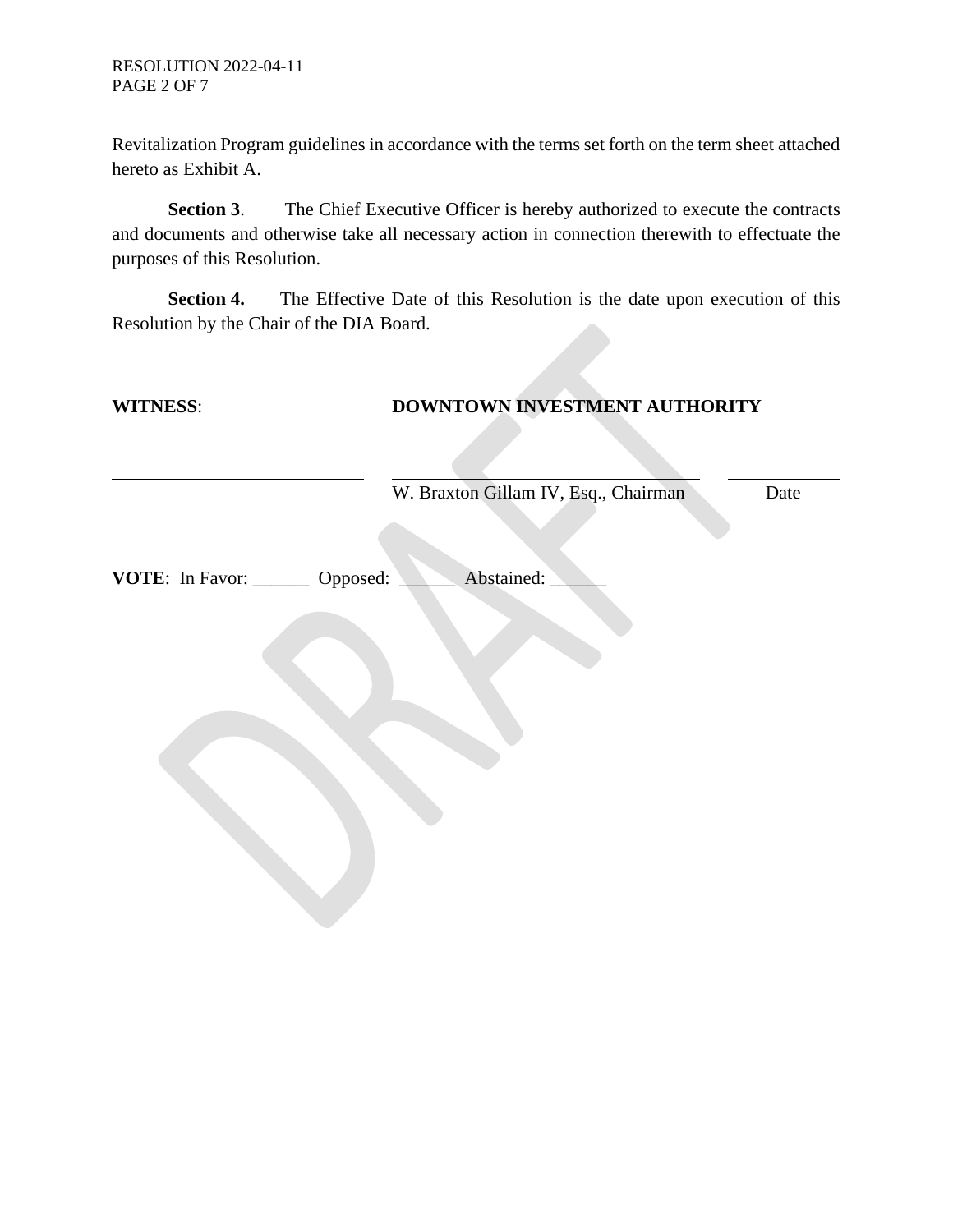# **Exhibit A:**

# **DOWNTOWN PRESERVATION AND REVITALIZATION PROGRAM TERM SHEET**

#### **1001 Kings Avenue**

**Project**: The project comprises the redevelopment of a three-story, 13,500 gross square foot historic property located at 1001 Kings Avenue (RE# 080088-0000) in the Southside District of Downtown Jacksonville owned by ALE Kings Holdings, LLC. The property is expected to be fully occupied by two tenants, England Trading Company, LLC operating a retail furniture store and doing business as "Industry West" occupying approximately 8,000 square feet on the first and second floors, and corporate offices for CL Breeze, LLC  $d/b/a$  Breeze Homes for the 3,905 squarefoot third floor.

Because the property received a Certificate of Appropriateness from the City of Jacksonville Historic Preservation Commission for the exterior of the property only, the redevelopment efforts are not eligible for funding under the Historic Preservation, Restoration, and Rehabilitation Forgivable Loan ("HPRR") components for interior restoration or interior rehabilitation.

City funding for redevelopment of this building ("Property") is conditioned upon terms found in this Exhibit A to Resolution 2022-04-11. Forgivable loan documentation will be prepared and entered into with the Applicant for the Property as approved by the DIA Board and the City Council of Jacksonville, Florida.

| <b>Owner / Applicant / Borrower:</b>                              | ALE Kings Holdings, LLC                   |
|-------------------------------------------------------------------|-------------------------------------------|
| <b>Total Development Costs (estimate):</b>                        | \$5,133,853                               |
| <b>Underwritten Development Costs Used for DPRP Calculations:</b> | \$4,813,063                               |
| <b>Equity (proposed):</b>                                         | \$705,303                                 |
|                                                                   | $(13.7\% \text{ of TDC unadjusted})$      |
|                                                                   | $(14.5\% \text{ of TDC as underwritten})$ |

**City Funding**: An amount determined to be \$1,231,760 through the City of Jacksonville, as follows:

|              | <b>Historic Preservation,</b> |                   |                       |              |
|--------------|-------------------------------|-------------------|-----------------------|--------------|
|              | <b>Restoration</b> , and      | Code              |                       |              |
|              | <b>Rehabilitation</b>         | <b>Compliance</b> | <b>DPRP</b>           |              |
|              | <b>Forgivable Loan</b>        | Forgivable        | <b>Deferred</b>       |              |
|              | (HPRR)                        | Loan (CCR)        | <b>Principal Loan</b> | <b>TOTAL</b> |
| <b>TOTAL</b> | \$257,200                     | \$728,200         | \$246,360             | \$1,231,760  |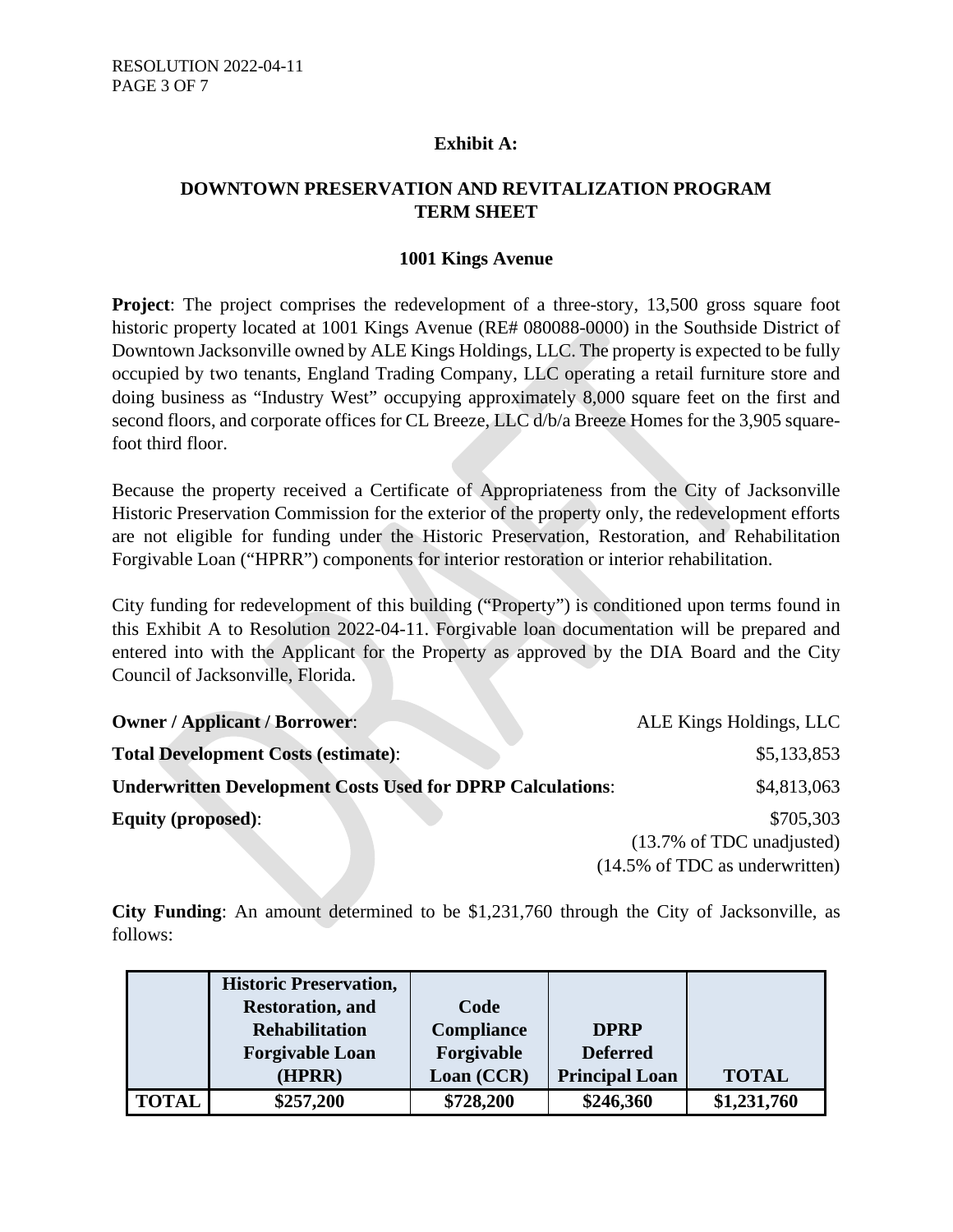At this funding level, and by this program, the incentive structure and funding under the DPRP are subject to further approvals by the Jacksonville City Council.

To be eligible for funding, all work must be reviewed and approved by the Planning and Development Department for consistency with the United States Secretary of Interior Standards and applicable design guidelines during application processing and for verification upon completion and request for funding under terms defined further herein.

**Budget.** The construction budget reviewed and approved by the DIA in the total amount of TWO MILLION FIVE HUNDRED NINETEEN THOUSAND SIX HUNDRED FORTY-NINE DOLLARS AND ZERO CENTS (the "Total Budget Amount"), which includes Construction Costs to be incurred in each of the funding categories (each, a "Funding Category") and in the minimum amounts (each a "Funding Category Minimum") set forth in the table below:

| <b>Funding Category</b>        | <b>Funding Category Minimum</b> |
|--------------------------------|---------------------------------|
| <b>Interior Rehabilitation</b> |                                 |
| Interior Restoration           |                                 |
| Exterior                       | 257,225                         |
| Code Compliance                | 970,999                         |
| General Requirements/Other     | 321,405                         |
| N/A <sup>1</sup>               | 970,020                         |
| <b>Total Budget Amount:</b>    | \$2,519,649                     |

1 The category "N/A" is not required to be met as a Funding Category Minimum for reimbursement of other categories under the DPRP. For further clarity, there will be no reimbursement for expenditures categorized as "N/A" in the construction budget.

**Minimum Expenditures**: In order to be eligible for the maximum amount of the DPRP Loan, the Owner must provide evidence and documentation prior to the applicable DPRP Loan closing, sufficient to demonstrate to the DIA in its sole but reasonable discretion, the following:

- (i) a total equity capital contribution of at least SEVEN HUNDRED FIVE THOUSAND THREE HUNDRED THREE DOLLARS AND ZERO CENTS (\$705,303) (the "Required Equity");
- (ii) Total Development Costs incurred of FOUR MILLION EIGHT HUNDRED THIRTEEN THOUSAND SIXTY-THREE DOLLARS AND ZERO CENTS (\$4,813,063) which shall exclude Developer/Program Management Fee, FF&E, tenant improvements, and operating or finance reserves (the "Minimum Total Development Costs");
- (iii) Total Construction Costs incurred of at least the Total Budget Amount (the "Minimum Total Construction Costs"), and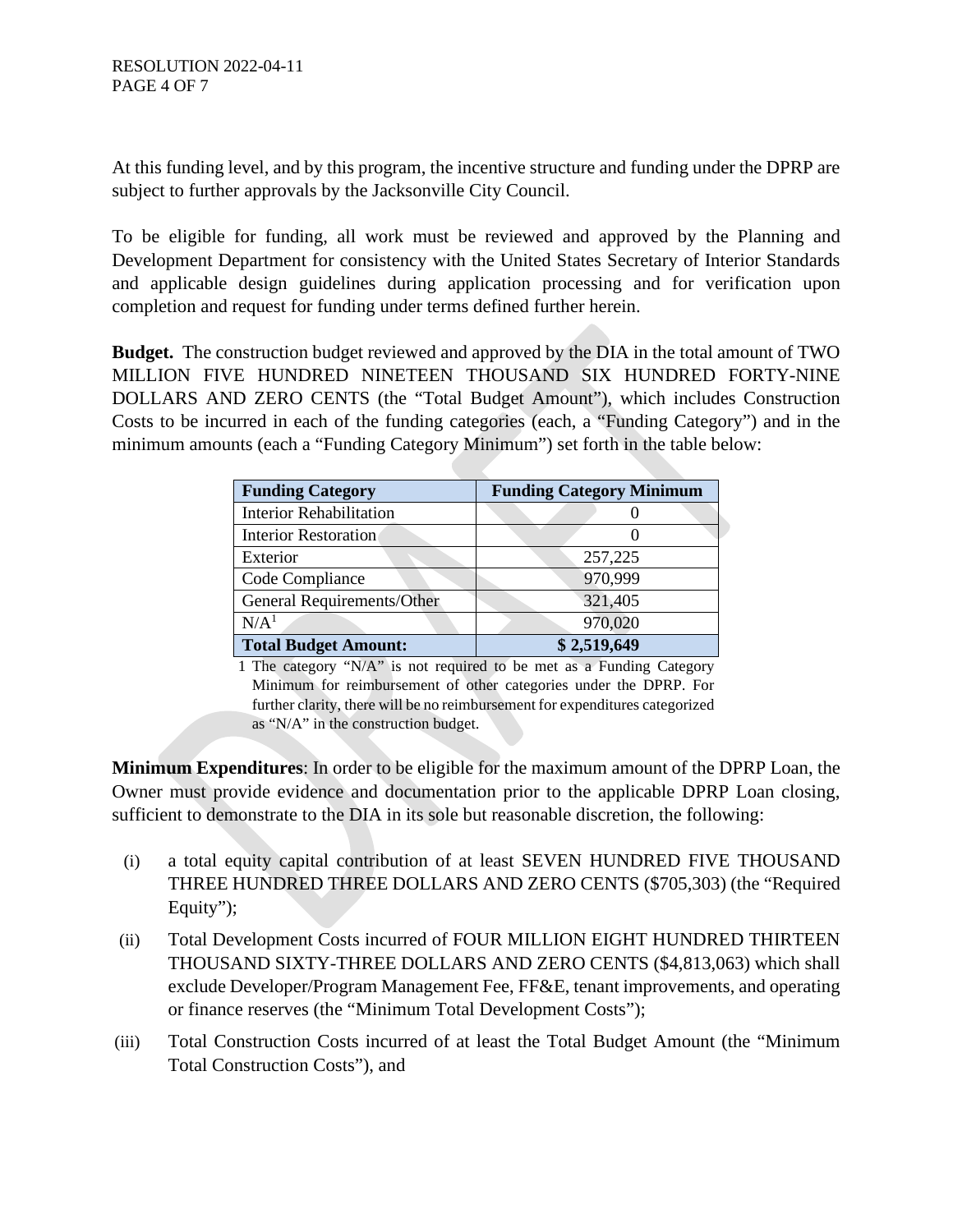(iv) Construction Costs incurred of at least the Funding Category Minimum with respect to each respective Funding Category.

Notwithstanding the foregoing, the required Minimum Total Development Costs of \$4,813,063 may be reduced by a maximum of ten percent (10%) overall, as determined by the DIA in its sole and absolute discretion, without affecting the Owner's eligibility for the approved DPRP Loans. Further, any Funding Category Minimum may be reduced by a maximum of ten percent (10%) on a stand-alone basis, as determined by the DIA in its sole and absolute discretion; provided that, in such event, there shall be a pro-rata reduction in any or each of the related DPRP Loans, as required.

DIA staff shall present to the DIA Board a request for approval of the reduced DPRP Loans consistent with the DPRP Guidelines. The DIA Board shall have the authority, without further action by City Council, to approve reduced DPRP Loan amounts provided the Total Development Costs incurred are not less than \$4,331,757 including Total Construction Costs incurred of not less than \$2,267,684.

**Infrastructure**: No City of Jacksonville infrastructure improvements are contemplated.

**Land**: No City of Jacksonville land is committed to the project.

**Loans**: No other loans, grants, or other funding are requested from the City of Jacksonville for this development activity

#### **Performance Schedule:**

- A) Redevelopment Agreement to be executed within thirty (30) days of the Bill Effective Date.
- B) Commencement of Construction: Within six (6) months following the Redevelopment Agreement Effective Date, Applicant commits to commencement of construction, meaning receipt of all required approvals, permitting, and closing on all required financing to allow the start of construction activities and has actually broken ground to begin work.
- C) Substantial Completion: Within eighteen (18) months following Commencement of Construction as defined above.
- D) The DIA CEO will have authority to extend this Performance Schedule, in the CEO's discretion, for up to six (6) months for good cause shown by the Developer / Applicant. Any extensions to the Commencement Date shall have the same effect of extending the Completion Date simultaneously.

# **Additional Commitments:**

A) The Developer commits to the development of a minimum of 13,000 square feet of net leasable commercial/retail space for tenants.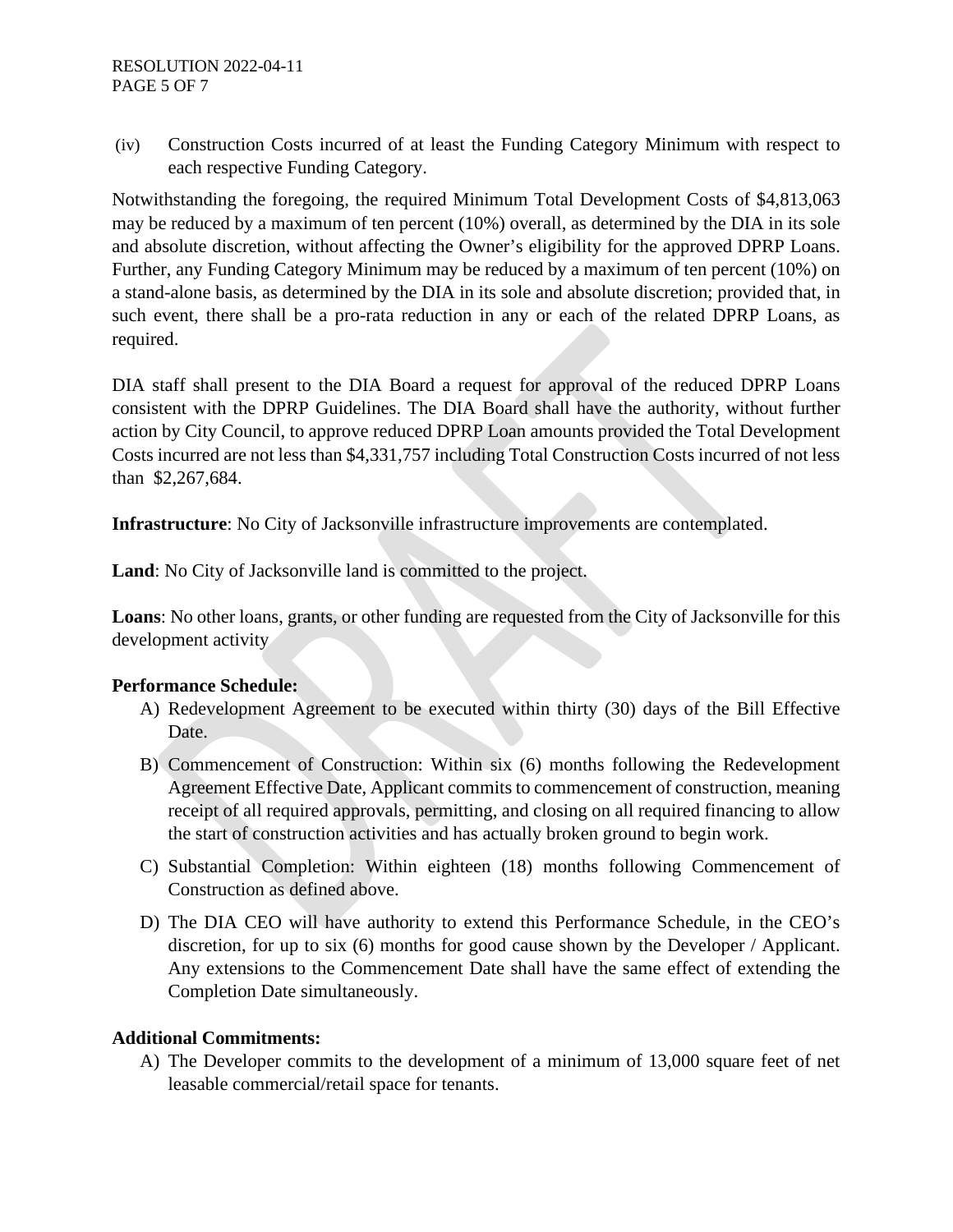- B) Recommendation as to the eligibility of the approved scope of work on the property by the Planning and Development Department shall be required prior to DIA Board approval of any program funding. Such recommendation by the Planning and Development Department may be conditional on further review and approvals by the State Historic Preservation Office ("SHPO") and/or the National Park Service ("NPS") as may be required.
- C) Upon completion and request for funding, all work on the Properties must be inspected by the Planning and Development Department or designee for compliance with the approved application prior to funding under any DPRP loan component.
- D) Funding under the DPRP will be secured by a stand-alone, subordinate lien position on the Property behind any senior secured, third-party lender providing construction, mini-perm, or permanent financing, as long as such subordination does not alter the DIA approved maturity date of any DPRP Loan.
- E) Each DPRP loan will be cross defaulted with one another.
- F) Payment defaults, or other defaults that trigger legal actions against the Applicant that endanger the lien position of the City, shall also be a default on the subject facilities.
- G) As the Borrower will be utilizing a combination of HPRR Forgivable Loans, and CCR Forgivable Loans, the maturity of each of these Forgivable Loans will be five (5) years. Principal outstanding under each note will be forgiven at the rate of 20% annually, on the anniversary date of each such funding, so long as each Forgivable Loan is not in default per DPRP Guidelines.
- H) Standard clawback provisions will apply such that:
	- a) In the event the Borrower sells, including without limitation a capital lease transaction, or otherwise transfers the Historic Building during the first five (5) years after the disbursement of the Forgivable Loans, the following shall be due and payable at closing of the Sale:
		- i. 100% if the Sale occurs within 12 months after disbursement of the Forgivable Loan;
		- ii. 80% if the Sale occurs after 12 months but within 24 months of disbursement of the Forgivable Loan;
		- iii. 60% if the Sale occurs after 24 months but within 36 months of disbursement of the Forgivable Loan;
		- iv. 40% if the Sale occurs after 36 months but within 48 months of disbursement of the Forgivable Loan; or
		- v. 20% if the Sale occurs after 48 months but within 60 months of disbursement of the Forgivable Loan.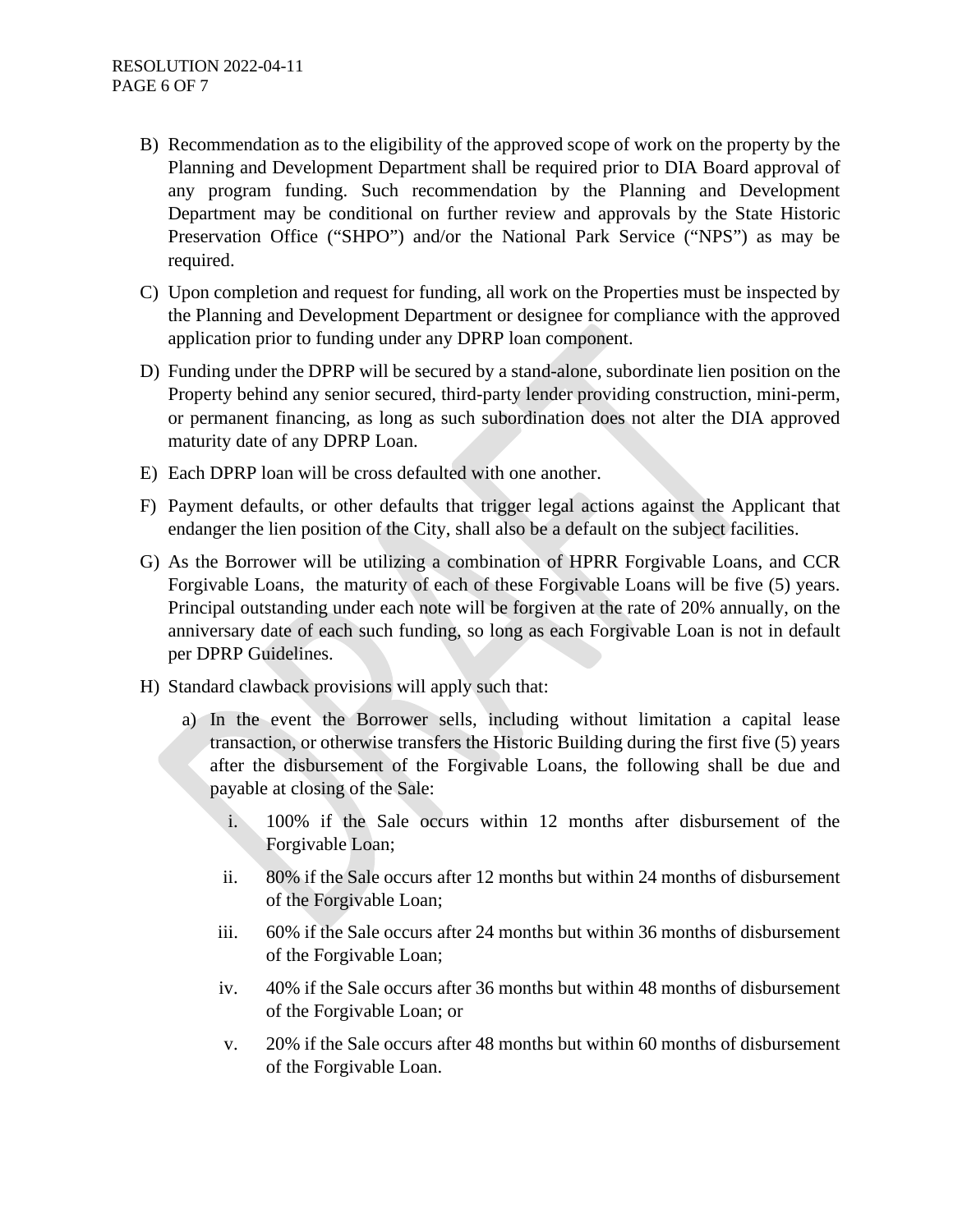- b) Changes in the proposed intended use of the property must continue to contribute towards the relevant Redevelopment Goals and Performance Measures of the DIA and shall be presented to the DIA for further approval not less than 90 days in advance of such changes, and such approval shall not be unreasonably withheld. In the event Borrower or any lessee or assignee of the Borrower uses the Project or the Historic Property or Properties for any use not contemplated by this Agreement at any time within five years following the disbursement of the Forgivable Loan or Loan without such approval, the full amount of the amounts awarded, together with all accrued but unpaid interest thereon, may be declared by the DIA to become due and payable by the Borrower.
- I) Funding in the amount of the DPRP Deferred Principal Loan component will have a stated maturity date of ten years from the Funding Date. The loan balance is due in full upon maturity, sale, or refinancing of the property prior to maturity subject to terms of the disposition and value of the property at the time of such event.
- J) The DPRP Deferred Principal Loan component requires fixed annual interest payments equal to the total principal outstanding multiplied by the prevailing Ten-Year Treasury Note Rate at the time established for closing.
- K) Partial Principal reductions on the DPRP Deferred Principal Loan may be made after the fifth anniversary with no prepayment penalty; however, a minimum of 50% of the initial loan balance must remain outstanding through the loan maturity date unless the Property or Properties are sold or refinanced during that period, subject to DIA approval.
- L) DIA reserves the right to approve any sale, disposition of collateral property, or refinance of senior debt prior to the forgiveness or repayment of any DPRP Loan.
- M) All Property, business, and income taxes must be current at the time of application and maintained in current status throughout the approval process, the term of the Redevelopment Agreement, and through the DPRP loan period.
- N) Payment defaults, bankruptcy filings, or other material defaults during the DPRP loan period will trigger the right for the City of Jacksonville to accelerate all amounts funded and outstanding under any or all programs at such time, plus a 20% penalty of any amounts amortized or prepaid prior to that date.

There will be additional terms, conditions, rights, responsibilities, warranties, and obligations for both parties which shall be determined in a later negotiated mutually agreeable written contract (or multiple written contracts as is deemed necessary).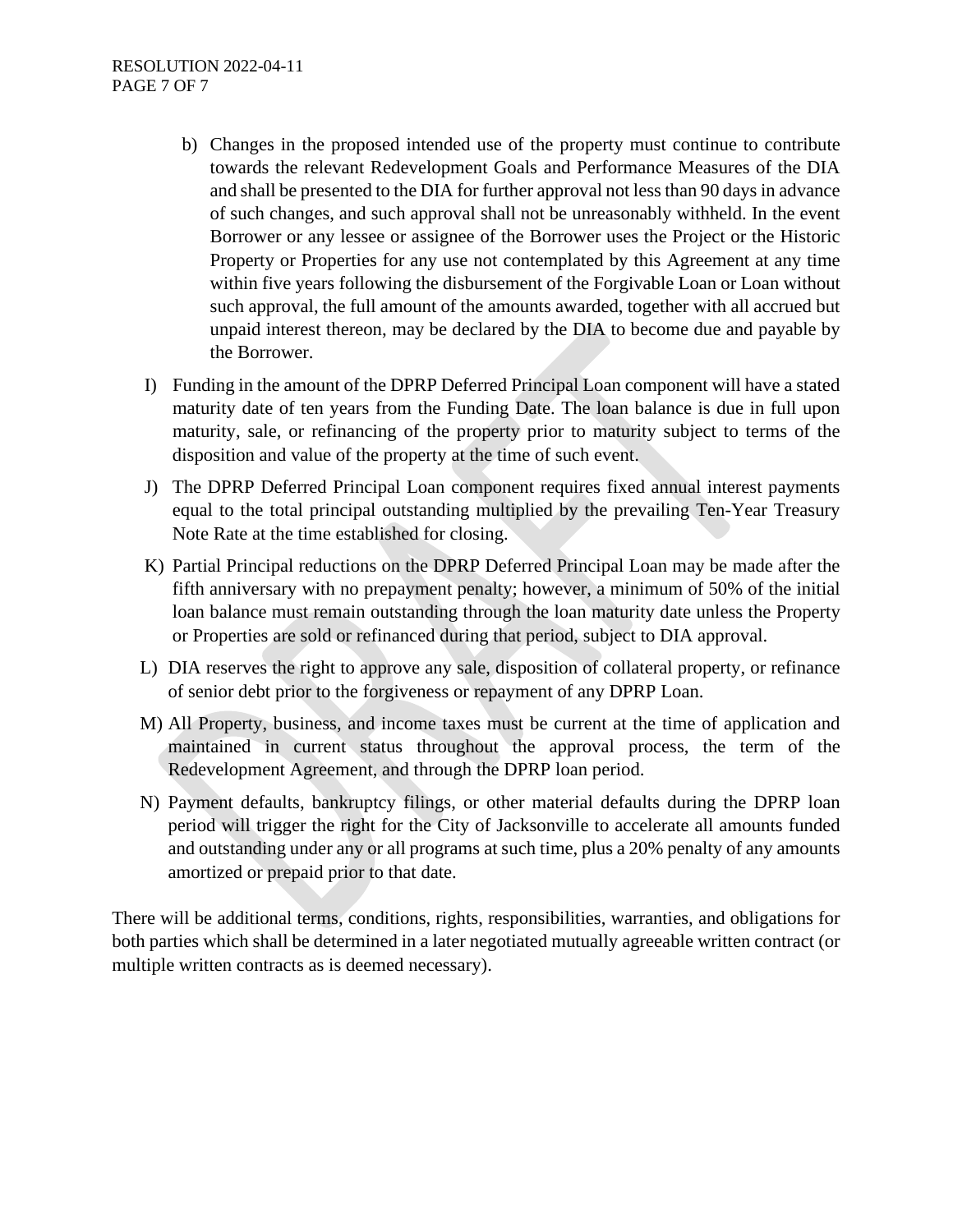**SUPPLEMENTAL INFORMATION**

**1001 KINGS AVENUE DPRP – STAFF REPORT**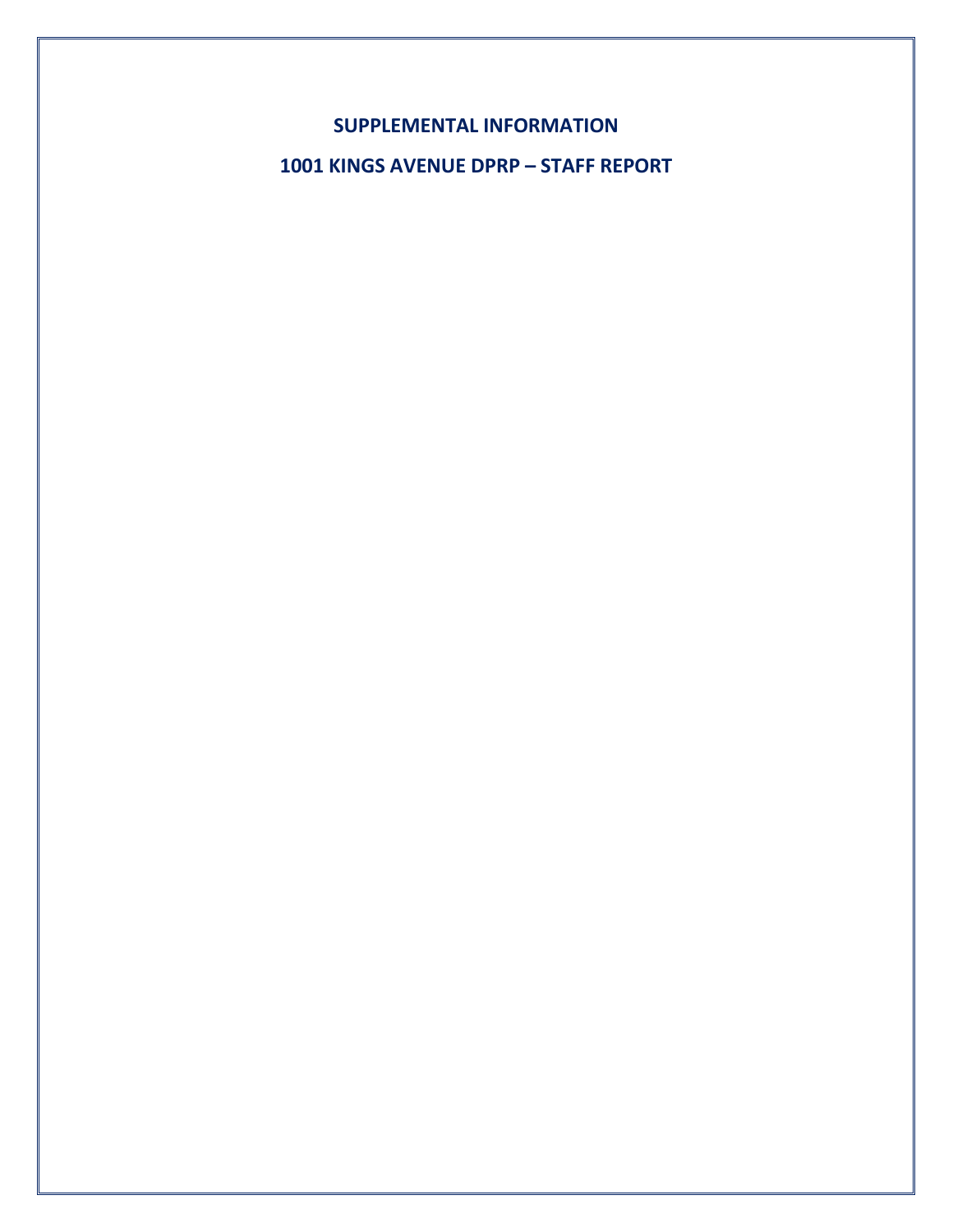#### **1001 KINGS AVENUE HISTORIC REHABILITATION**

# **Downtown Preservation and Revitalization Program Staff Report for DIA SIC April 14, 2022**

| <b>Applicant:</b>                                                                 | <b>ALE Kings Holdings LLC</b> |  |  |  |
|-----------------------------------------------------------------------------------|-------------------------------|--|--|--|
|                                                                                   | Kendall England, Manager      |  |  |  |
|                                                                                   | George Leone, Manager         |  |  |  |
|                                                                                   | Christian Allen, Manager      |  |  |  |
| Project:                                                                          | 1001 Kings Avenue             |  |  |  |
| <b>Program Request:</b>                                                           | <b>DPRP</b>                   |  |  |  |
| Total Development Costs (as presented):                                           | \$5,133,853                   |  |  |  |
| Total Development Cost (as underwritten):                                         | \$4,813,063                   |  |  |  |
| <b>DPRP Recommended:</b>                                                          |                               |  |  |  |
| Historic Preservation Restoration and Rehabilitation Forgivable Loan (HPRR)<br>1) | \$<br>257,200                 |  |  |  |
| <b>Code Compliance Renovations Forgivable Loan (CCR)</b><br>2)                    | Ś<br>728,200                  |  |  |  |
| <b>DPRP Deferred Principal Loan</b><br>3)                                         | 246,360                       |  |  |  |
|                                                                                   | <u>\$1,231,760</u>            |  |  |  |

#### **Property Description:**

This project location is the original City Hall of South Jacksonville. The South Jacksonville community emerged after the American Civil War and was incorporated in 1907. It saw its greatest growth after the Acosta Bridge was completed in 1921, connecting the neighborhood to Downtown Jacksonville. This period included the construction of the original San Marco development, which eventually gave its name to the area.

The three-story masonry building at 1001 Kings Avenue was landmarked in 1999 (1999-768-E) having met three of the local designation criteria. National Register listing was pursued, but the Florida Division of Historical Resources found the building to be too altered and lacking enough physical integrity to qualify for individual listing. The rehabilitation work done in 1999-2001 included restoring some of the original openings guided in part by physical evidence but stopped short of restoring the first floor storefront openings with glazing, opting instead for the present grillwork and gates with actual entry doors hidden behind the vine-covered openings.

The building is located on a corner with three street frontages (Kings Avenue, Prudential Drive, and Onyx Street) and a parking lot to the side of it, making all aspects of the structure readily street visible, except for a portion of the south/parking lot side of the building that is screened by some trees. The images below in Figure 1 provide a perspective on the planned renovations for the building with a current view and the proposed redevelopment.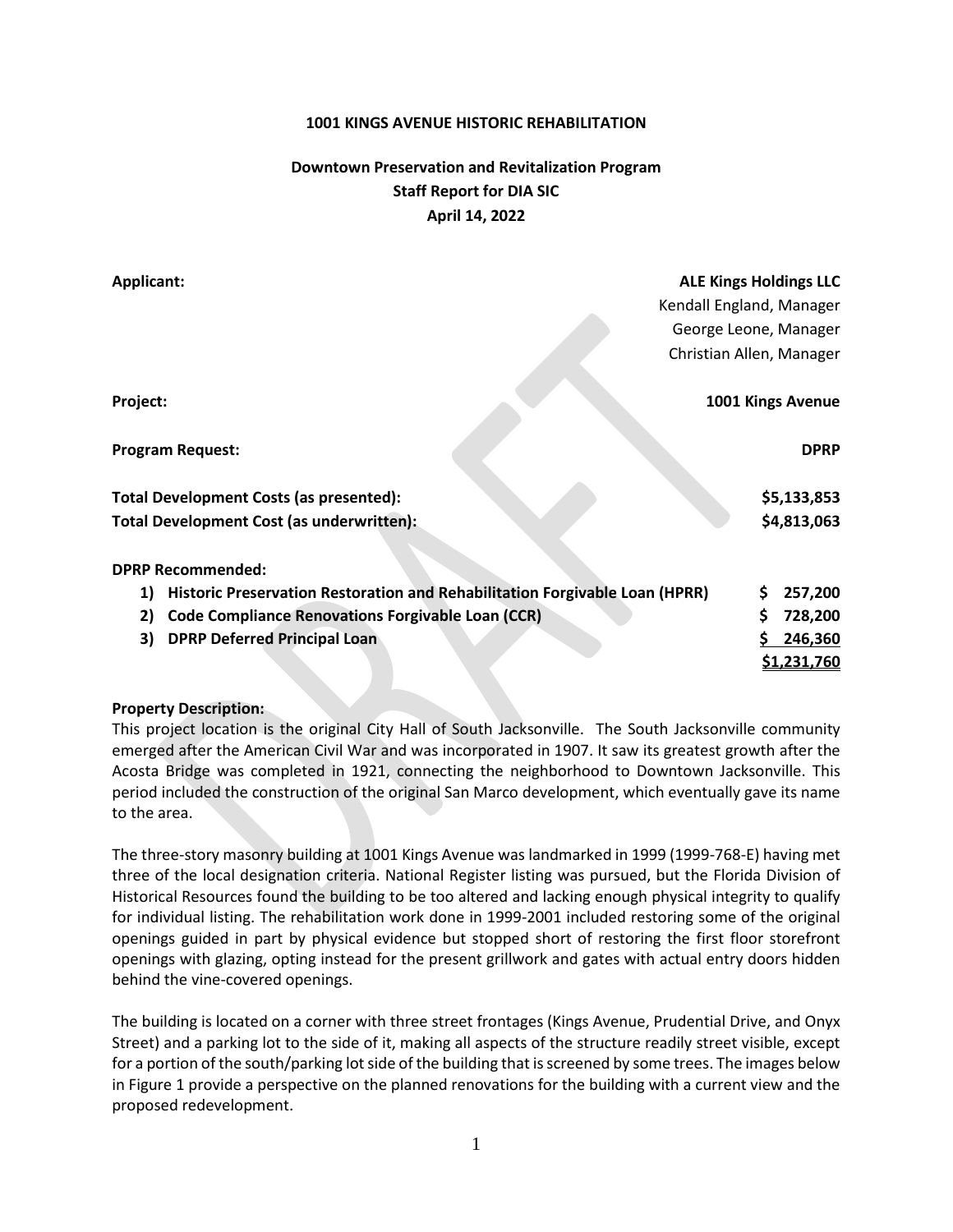#### **Figure 1: 1001 Kings Avenue As-Is and As Proposed (West Façade)**



This currently vacant structure which was in a state of disrepair and lending itself to vagrancy is now expected to contribute to the commercial growth of the Southside District and will become the home of two locally grown businesses: Industry West [\(https://www.industrywest.com/\)](https://www.industrywest.com/) and Breeze Homes [\(https://www.breeze-homes.com/\)](https://www.breeze-homes.com/).

Industry West is a high-end furniture retailer established in 2011 specializing in "artisan-crafted furniture and decor, with an emphasis on high design." The company was established in Jacksonville by Jordan England, Co-founder, and CEO, and his wife Anne England, co-founder and President of Social Responsibility). The firm sells its products online and through showrooms and the site at 1001 Kings Avenue will serve as its corporate headquarters and offices. Industry West is slated to occupy the first two floors, approximately 8,000 square feet.

Breeze Homes is "a local Jacksonville homebuilder that offers homebuyers a simpler, more cost-effective approach to homeownership." Breeze Homes is affiliated with Corner Lot Development, the entity redeveloping the subject property. Breeze Homes recently announces a proposal for developing a 32-acre parcel in St. Johns County to provide 52 single-family homes and 54 townhomes where at least 43 would be designated as workforce housing. Breeze Homes will maintain its corporate headquarters on the third floor and occupy approximately 3,900 square feet.

#### **The Development Team:**

#### *Corner Lot Development* **[\(https://www.cornerlotdevelopment.com/\)](https://www.cornerlotdevelopment.com/)**

Corner Lot Development Group (CLDG) was formed in 2017 and developed over \$15 million in commercial and SFR subdivisions in its first year. Currently, CLDG is a leader in the marketplace focused on developing lots allowing for affordably priced homes to continue to exist.

Andy Allen, CEO of Corner Lot Properties. Mr. Allen is a graduate of Jacksonville University where he majored in Finance and minored in Marketing. Allen started Corner Lot Properties in 2009 where he conducted commercial, multi-family, and land transactions and became the largest real estate wholesaler in Northeast Florida with over \$1 billion of real estate including acquisition, disposition, sales, and development. From 2011-2014, Allen's companies facilitated the largest Residential REIT, American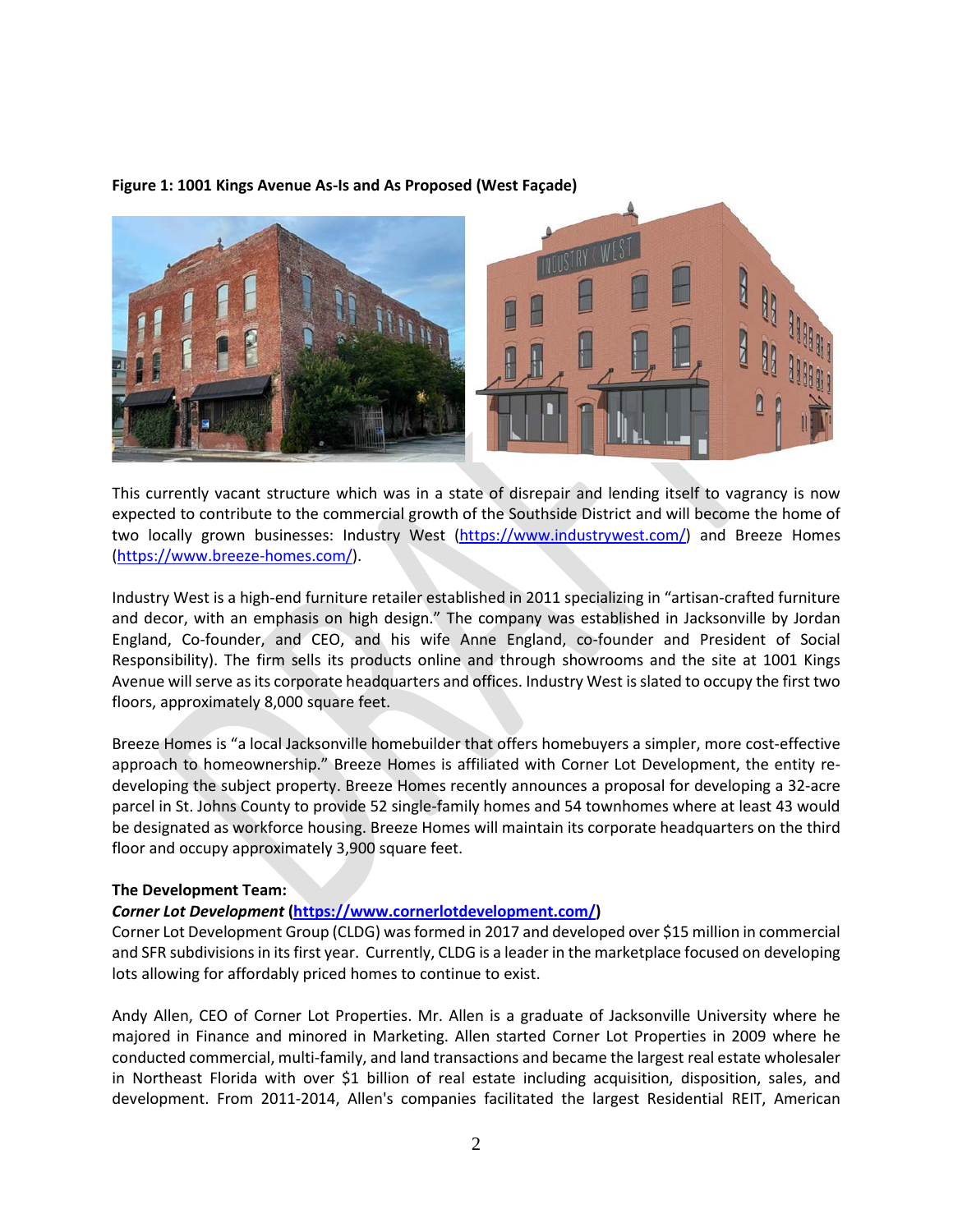Homes 4 Rent, with its acquisition, rehab, and management of its Northeast Florida market. This spawned Heritage Holdings, his own residential portfolio of 1,100 SFR houses, in Northeast Florida which is one of the largest in Duval County.

George Leone, COO of Corner Lot Properties. Following graduation from Florida State University, Mr. Leone served thirteen years at Toll Brothers ending as the Vice President of Land Development. Leone oversaw development projects amounting in over \$500 million in Central and North Florida, South Carolina, and North Carolina where he managed over forty different consultants and contractors. In 2016, George started Leone Development to pursue his ambition of creating a leading real estate development company in the southeast United States. The culmination of Leone's experience led him to partner with Andy Allen in creating Corner Lot Development Group wherein its first year sold 220 lots to local and national builders.

#### *Bold Line Design* **(Architect; [https://boldline.design/\)](https://boldline.design/)**

Bold Line Design was founded in September 2020 in Jacksonville, Florida by three principal architects, John Braxtan, Matthew Snyder, and Bruce Werner. Each partner takes a hands-on approach to design, managing, and collaborating on each project from concept through construction completion. The firm lists among its capabilities: feasibility studies and due diligence, site planning and master planning, programming, architectural design, modeling and rendering, construction documents, and construction administration. Project types include multi-family, single-family, hospitality, retail, mixed-use, corporate office, senior independent living, assisted living and memory care, affordable housing, and student housing.

#### *Opus Group – Alan Cottrell, Owner* **(General Contractor[; https://opus-build.com/\)](https://opus-build.com/)**

River City Contractors (RCC) presents itself as uniquely aligned to perform historic renovation work in many ways. RCC has completed renovations on a number of historic and downtown buildings including The Seminole Club (Sweet Pete's) in both 2014 and 2020, The Green Cove Springs/Clay County Courthouse (built 1899), Interlachen Town Hall (built 1892), the Brunswick Historic Courthouse (built 1907), and 211 Liberty Street N. Besides just historic construction, RCC has extensive experience in retail and restaurant renovations, including Coop 303, ABBQ, Candy Apple Café, and Hobnob. River City Contractors is also the general contractor for JWB at the Porterhouse project and the owner'srep for JWB for the Federal Reserve building and 218 Baptist Convention Center.

#### **Historic Preservations Section Considerations:**

The Planning and Development Department, Historic Preservation Section completed a Certificate of Appropriateness on the property in July 2021 after reviewing the plans for the modification and rehabilitation of the exterior of the property.

Conditions imposed in the COA require the following:

1. The storefront framing shall have a coated finish to look more like wood versus a modern storefront.

2. New glazing for storefronts shall be clear.

3. Reduce the signage size as needed so that it and any associated lighting will avoid the brick arches of the windows and the base of the central raised parapet. Final signage plan shall be submitted under a separate COA application when more details are available.

4. Minor changes to the design and architectural details (i.e. light patterns, column design, and masonry materials) can be administratively reviewed by the Historic Preservation Section of the Planning and Development Department.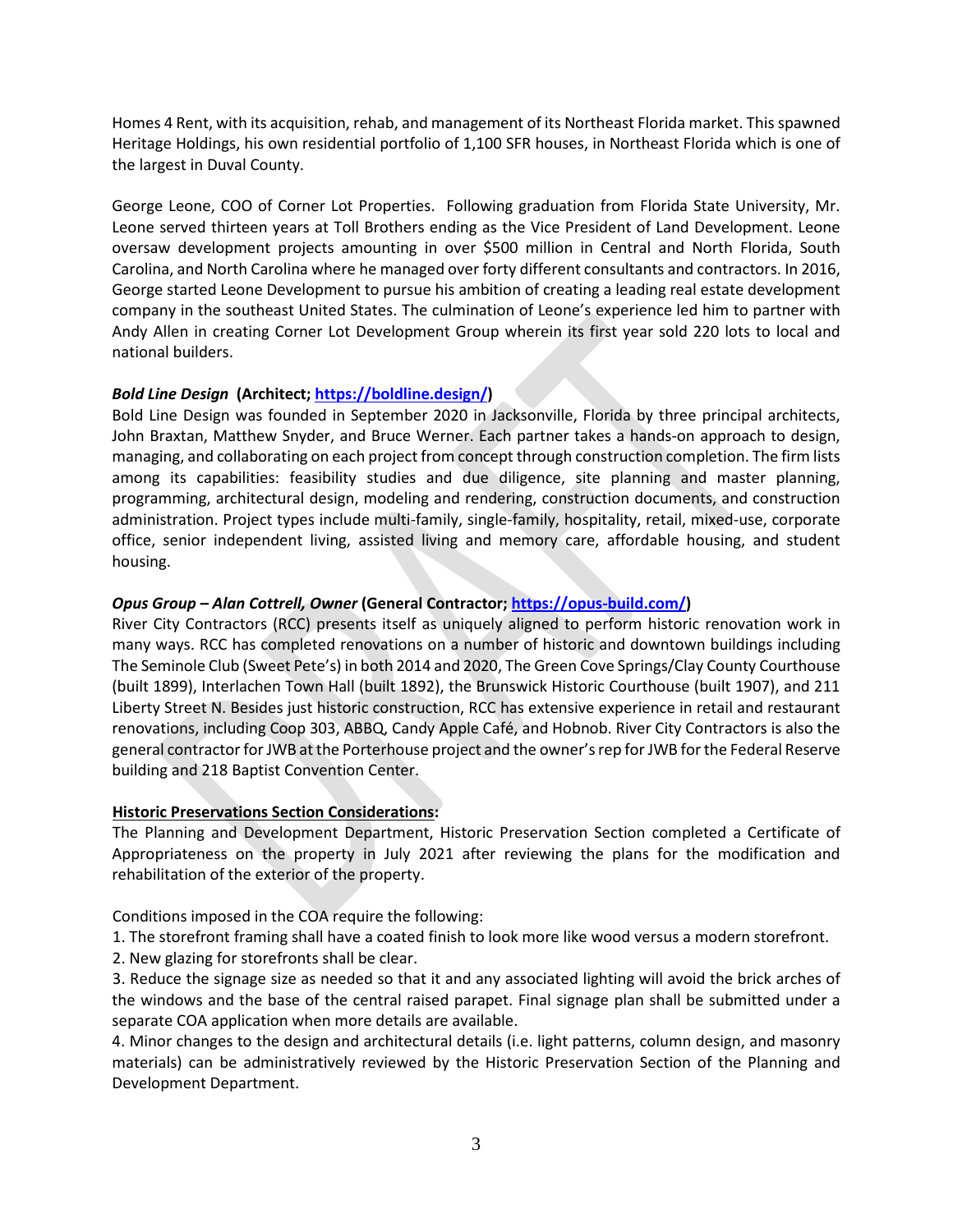5. Final plans in accordance with this Order, and product information shall be submitted to and approved by the Historic Preservation Section of the Planning and Development Department at least one week prior to permitting.

The Certificate of Appropriateness provided by HPS is consistent with the DPRP program guidelines, and adherence to its recommendations and findings is made a condition of approval of the subject request.

Because HPS did not conduct a review of plans for the work being done on the interior of the building, the project is not eligible for funding under the Interior Restoration or Interior Rehabilitation components of the Historic Preservation, Restoration, and Rehabilitation Forgivable Loan, but is eligible for funding under the Exterior component. It is also eligible for funding under the Code Compliance Renovations Forgivable Loan and the DPRP Deferred Principal Loan. A review of costs between DIA and HPS for appropriate category allocation was conducted in preparation of this Staff Report and the Ex A Term Sheet to Resolution 2022-04-11.

#### **Market Analysis:**

The site is ideally located for the location of each of the respective corporate offices. There will not be additional space made for lease for future tenants.

#### **DPRP Request and Structure:**

To facilitate the redevelopment of the property, ALE Kings Holdings requests approval of funding under the DPRP due to a funding gap in meeting the cost of construction and development. The funding gap is confirmed by analysis of pro forma cash flow, supportable debt, and return on equity investment by the developers and related investors.

#### **Pro Forma Operations**

- The lease rate established for each tenant is +/- \$21.60 per square foot, plus \$6.00 CAM. As noted elsewhere, leases to these two tenants leave no further space available for other tenants.
- As reflected in the Developer's pro forma, the property is expected to generate an Effective Gross Income of approximately \$331 thousand in its first full year of operation, increasing to \$357 thousand after a 10% escalator is required in year 6.
- Total operating expenses are estimated at approximately \$62 to \$76 thousand initially, reflecting an increase of 2.5% annually.
- Net Operating Income is estimated to be \$269 thousand in the first year of operations providing debt service coverage of 1.33X and a Yield on Cost of 5.6%. Over ten years, NOI improves to \$279 thousand providing debt service coverage of 1.38X and a Yield on Cost of 5.8%.

#### **Capital Considerations**

- Total development costs as presented equals \$4,813,063, or \$356.52 PSF for the acquisition costs and rehabilitation of the 13,500 square foot building.
- As found in the Sources and Uses for the development, the acquisition cost is shown to be \$2,250,000 and is supported by an appraisal from Moody Williams Appraisal Group, dated September 2021, providing a market value for the property of \$2,310,000 "As Is."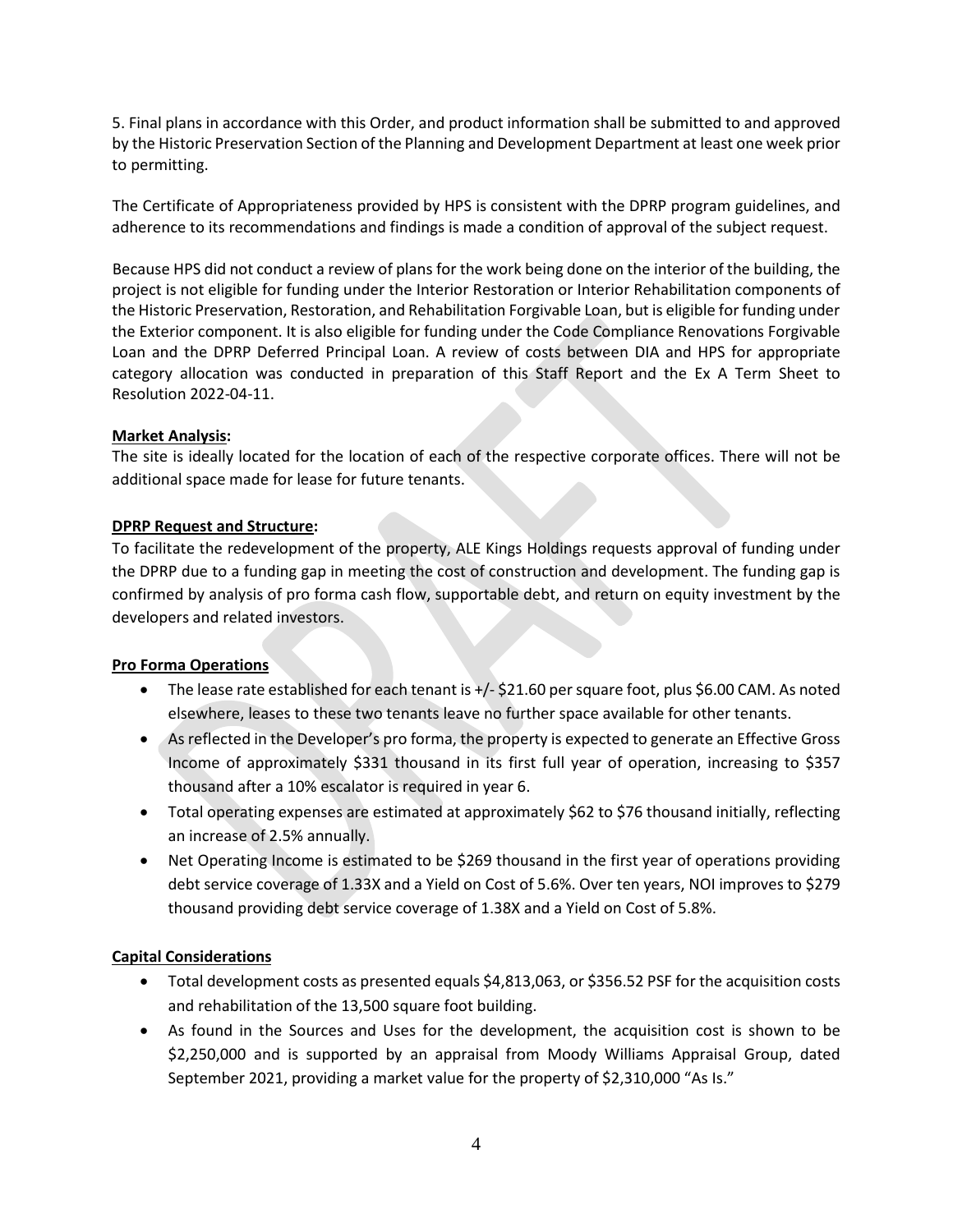- The tax assessed value of the property in 2021 is \$543,730 after adjusting for a Cap Differential of \$191,870. Elimination of the Cap Diff provides a Just Market Value of \$735,600.
- Documentation was provided to show all property taxes are current through the 2021 billing.
- Minimum total equity to be injected is shown to be \$705 thousand or 14.7% of TDC, as underwritten.
- Senior debt on the development is estimated at \$2,876,000, or 59.8% of TDC. Modeled over 30 years at 5.0%, annual debt service is projected to equal an estimated \$202 thousand.

#### DPRP Recommended

Based upon the analysis of projected cash flows and development costs, the recommended DPRP is as follows:

|              | <b>Historic</b>         |                        |                       |              |
|--------------|-------------------------|------------------------|-----------------------|--------------|
|              | Preservation,           |                        |                       |              |
|              | <b>Restoration, and</b> |                        |                       |              |
|              | Rehabilitation          | <b>Code Compliance</b> |                       |              |
|              | <b>Forgivable Loan</b>  | <b>Forgivable Loan</b> | <b>DPRP Deferred</b>  |              |
|              | (HPRR)                  | (CCR)                  | <b>Principal Loan</b> | <b>TOTAL</b> |
| <b>TOTAL</b> | \$257,200               | \$728,200              | \$246,360             | \$1,231,760  |

At this level, the incentive structure and funding under the DPRP will be subject to further approvals by the Jacksonville City Council.

Underwriting this application established the need for financial support from the City based on the extensive redevelopment costs for the buildings, deemed important to the preservation of Jacksonville's historic building stock and consistent with the goals of the BID and CRA plan as well as the stated purpose of the Downtown Preservation and Revitalization Program.

DPRP funding limits based on equity contribution in relationship to Total Development Cost ("TDC"), and requirements for the DPRP Deferred Principal Loan are considered for each property individually and on a combined basis. Total equity of \$705,303 (14.7% of TDC) meets the minimum requirement of 10% and allows DPRP funding up to 40% of TDC. As such the DPRP Deferred Principal Loan is required to be established at a minimum of 20% of total DPRP funding, \$246,360.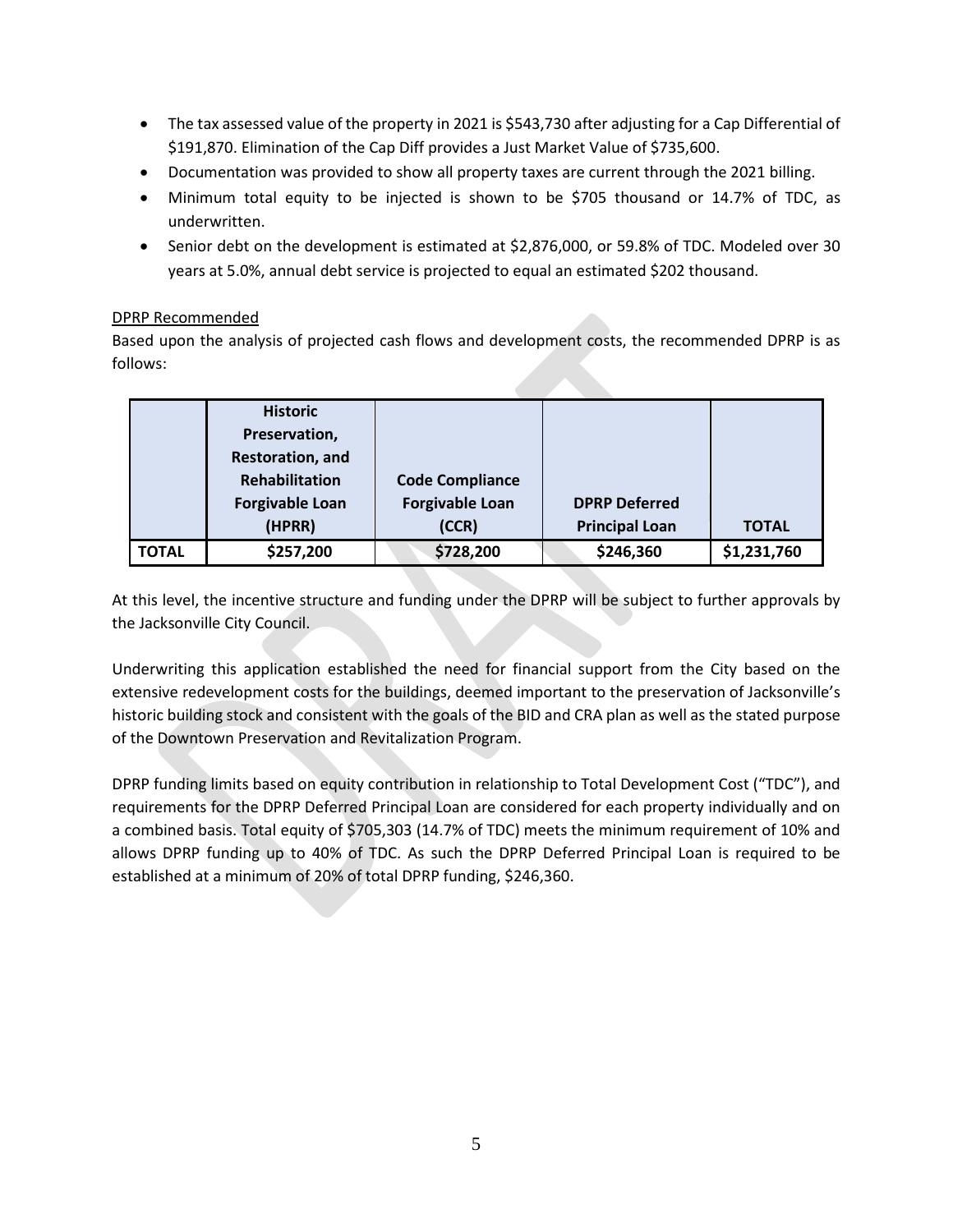#### **DPRP Modeling Parameters – 1001 Kings Avenue**

Total from Const Budget **\$2,519,649.00** 

|                         | 72,J1J,U4J.UU        | TOtal HOHL CONST DUUGET     |
|-------------------------|----------------------|-----------------------------|
|                         |                      |                             |
|                         |                      | <b>Sources</b>              |
| 0.0%<br>Meas            |                      | Federal Historic Tax Credit |
| 5.3%<br>Deve            | 257,200<br>\$        | <b>HPRR Forgivable Loan</b> |
| 3rd P<br>15.1%          | \$<br>728,200        | <b>CCR Forgivable Loan</b>  |
| 5.1%<br>Subsi           | \$<br>246,360        | <b>DPRP Def Prin Loan</b>   |
| 0.0%<br><b>Deve</b>     | \$                   | Other COJ Funding           |
| 59.8%<br><b>DPRP</b>    | \$<br>2,876,000      | 1st Position Debt           |
| 14.7%<br>E.             | \$<br>705,303        | Owner Equity                |
| 74.4%<br>$\overline{R}$ | $\zeta$<br>4,813,063 | <b>TOTAL SOURCES</b>        |
| $\overline{R}$          |                      |                             |
| C                       |                      | <b>Uses</b>                 |
| 46.7%<br>C              | \$<br>2,250,000      | <b>Purchase Price</b>       |
| 0.4%<br><b>HPRR</b>     | \$<br>18,500         | A&E Costs                   |
| <b>CCRF</b><br>52.4%    | \$<br>2,519,649      | <b>Construction Costs</b>   |
| 0.0%<br><b>DPRP</b>     | \$                   | Developer Fee               |
| 0.5%<br><b>DPRP</b>     | \$<br>24,914         | Soft Costs                  |
| 100.0%<br>Other         | \$<br>4,813,063      | <b>TOTAL USES</b>           |
| COJ C                   |                      |                             |
|                         | 1,925,225            | Maximum Funding Level \$    |
|                         | 1,231,760            | DPRP Funding \$             |
|                         | 1.26                 | <b>ROI</b>                  |

| <b>Sources</b>                |                |        |                             |          |     | <b>DPRP Guidelines</b>      | <b>As Calculated</b> |
|-------------------------------|----------------|--------|-----------------------------|----------|-----|-----------------------------|----------------------|
| Federal Historic Tax Credit   |                | 0.0%   | <b>Measurement</b>          | % of TDC |     | <b>Net of Developer Fee</b> | Project              |
| HPRR Forgivable Loan \$       | 257,200        | 5.3%   | Developer Equity            | 10%      | Min | of TDC                      | 14.7%                |
| <b>CCR Forgivable Loan</b> \$ | 728,200        | 15.1%  | 3rd Party Loan              |          |     | No min or max               | 59.8%                |
| DPRP Def Prin Loan S          | 246,360        | 5.1%   | Subsidy or Tax Credit       |          |     | No min or max               | 0.0%                 |
| Other COJ Funding \$          |                | 0.0%   | <b>Developer Combined</b>   | 60%      | Min | of TDC                      | 74.4%                |
| 1st Position Debt \$          | 2,876,000      | 59.8%  | <b>DPRP</b>                 |          |     |                             |                      |
| Owner Equity \$               | 705,303        | 14.7%  | Exterior                    | 75%      | Max | of eligible costs           |                      |
| TOTAL SOURCES S               | 4,813,063      | 74.4%  | <b>Restoration Int</b>      | 75%      | Max | of eligible costs           |                      |
|                               |                |        | <b>Rehabilitation Int</b>   | 30%      | Max | of eligible costs           |                      |
| <b>Uses</b>                   |                |        | Code Compliance             | 75%      | Max | of eligible costs           |                      |
| Purchase Price                | Ś<br>2,250,000 | 46.7%  | Other                       | 20%      | Max | of eligible costs           |                      |
| A&E Costs \$                  | 18,500         | 0.4%   | <b>HPRR Forgivable Loan</b> | 30%      | Max | of TDC                      | 5.3%                 |
| <b>Construction Costs</b>     | Ŝ<br>2,519,649 | 52.4%  | <b>CCR Forgivable Loan</b>  | 30%      | Max | of TDC                      | 15.1%                |
| Developer Fee                 |                | 0.0%   | DPRP Def Prin Loan          | 20%      | Max | of TDC                      | 5.1%                 |
| Soft Costs S                  | 24,914         | 0.5%   | DPRP Def Prin Loan          |          | Min | Must be $\geq 20\%$ of Gap  | 20.00%               |
| TOTAL USES \$                 | 4,813,063      | 100.0% | Other COJ Funding           |          |     |                             | 0.0%                 |
|                               |                |        | <b>COJ Combined</b>         | 40%      | Max | of TDC                      | 25.6%                |
| Maximum Funding Level S       | 1 975 775      |        |                             |          |     |                             |                      |

As shown above, developer equity in the 1001 Kings Avenue property equals 14.7% of TDC, whereas equity plus third-party debt exceeds the minimum requirement of 50% of TDC, at 74.4%. Redevelopment of the property is proposed to be supported by an HPRR Forgivable Loan of \$257,200, a CCR Forgivable Loan of \$728,200, and a DPRP Deferred Principal Loan of \$246,360. Program guidelines allow for the HPRR and CCR Forgivable Loans to amortize concurrently with principal forgiven at the rate of 20% annually over a five-year period in the absence of default.

The DPRP Deferred Principal Loan is an interest-only loan with the rate established at the level of the Ten-Year Treasury Note at the time of funding. For modeling purposes, a rate of 2.50% is used providing interest payments of \$67,749 to the City annually.

#### **Project ROI**:

As shown by the model below, the project ROI on the City investment is 1.26X, which exceeds program requirements of 0.50X. The calculations are based on City benefits totaling \$1.5 million based on ad valorem over 20 years, \$1.0 million (not including 10 years of tax abatement on the incremental improvements for historic properties as that election was made in 1999 when the property was landmarked), and the interest income (10 years) and Present Value of the repayment on the Deferred Principal Loan, \$242 thousand.